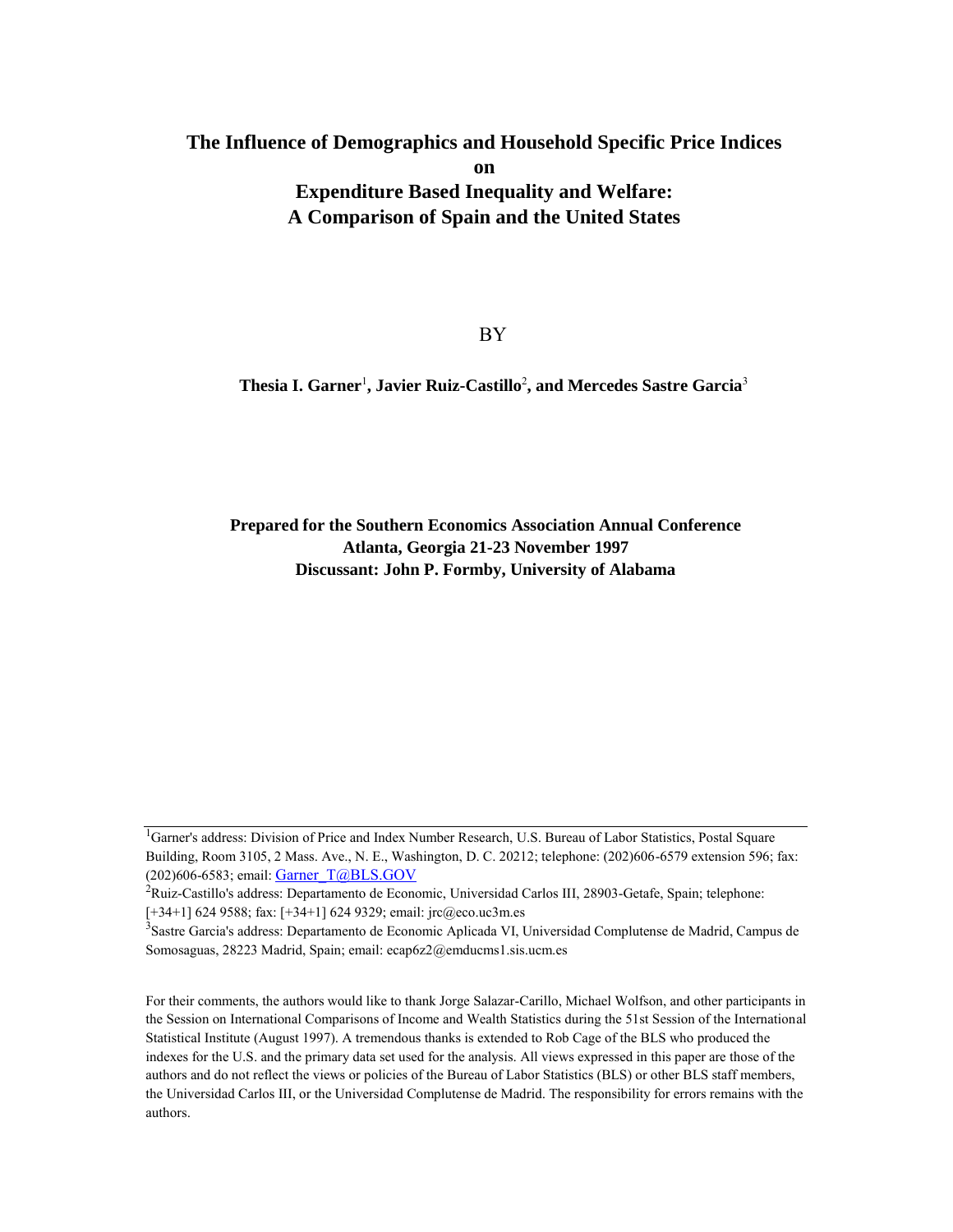### **ABSTRACT**

The purpose of this research is to examine the role of household size and household specific price indices on inequality and welfare measurement in Spain and the U.S. Total household expenditures from each countries' 1990-91 consumer expenditure surveys are used for the analysis. Decomposable measurement instruments are used both for the inequality and social welfare analyses. Thus we can isolate the impact of household size on inequality, separating this affect from the distributional impact due to between group differences in inequality. For different time periods, we examine the impact of changes in relative prices on both inequality and welfare. To test the sensitivity of our overall results, different household size scale factors are applied to total expenditures to produce adjusted expenditures. The household specific price indices are used to express the 199091 expenditure distributions at winter of 1981 and winter of 1991 prices. Diary data are employed to allocate Diary specific commodities to Interview households in the U.S. case. Our results show that wide differences in demographic factors can be very important in international comparisons. Inequality and welfare comparisons are drastically different for smaller and larger households. Given this diversity, decomposable measurement instruments help to explain how results at the household size level get translated at the population level. In terms of the influence of relative prices on inequality, for both countries, we find that from the point of view of winter 1981; the amount of expenditures that we would need to give to richer households to compensate them for inflation, over the 1981 to 1991 period, would be greater than the amount that we would need to give to poorer households for them to remain at the same level of welfare. However, because the distributional impact of relative prices is of a comparable order of magnitude, our inequality comparisons are rather robust to the choice of the reference price vector.

**KEYWORDS:** Theil Inequality; Welfare; Household Expenditures; Household Specific Price Indexes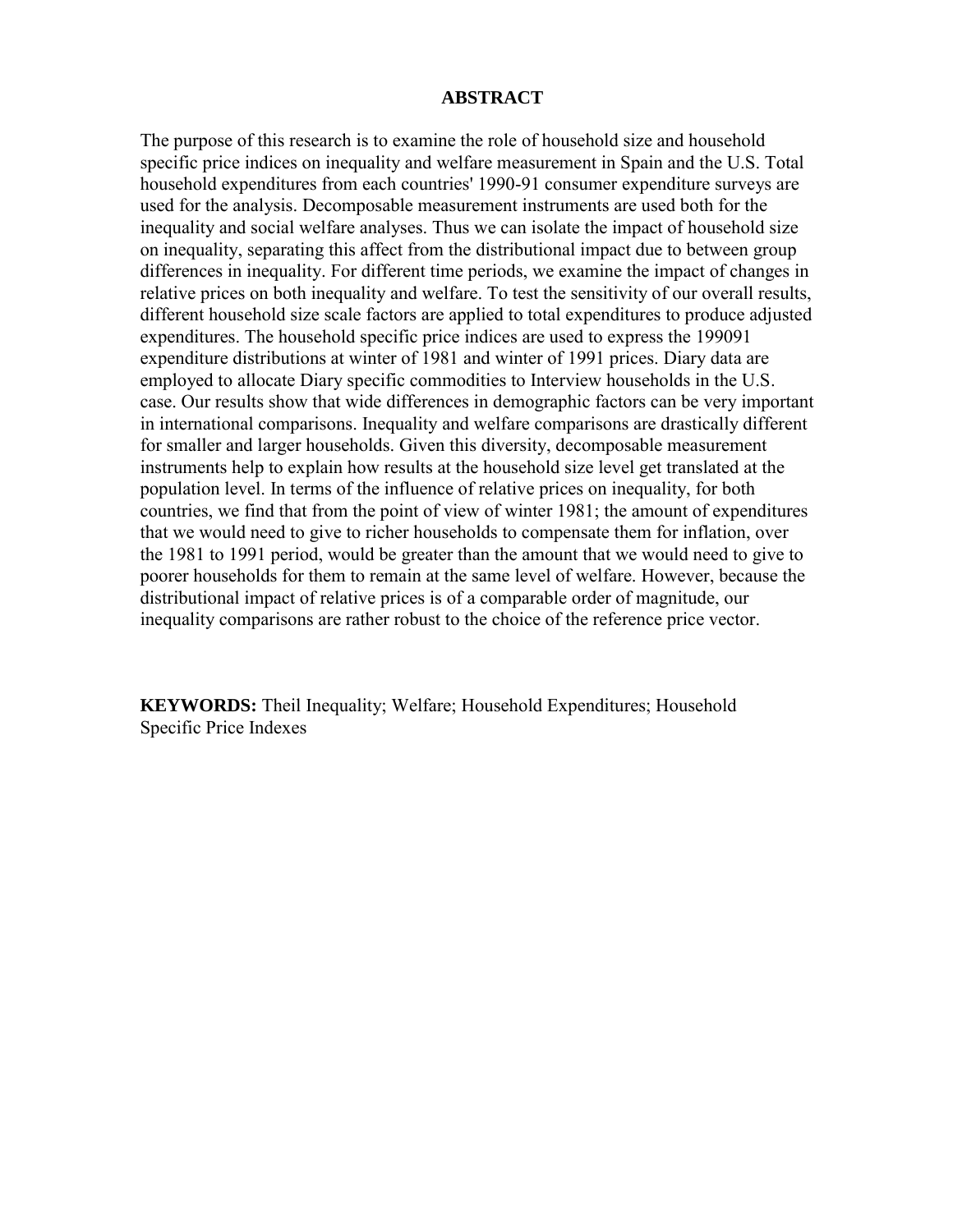#### **1. INTRODUCTION**

In this paper we compare levels of living in Spain and the United States (U.S.) using current household consumption expenditures as our level of living measure. As in most welfare analysis, we assume that social or aggregate welfare can be expressed in terms of two statistics of the expenditure distribution: the mean and an index of relative inequality.

Like intertemporal comparisons of income inequality and welfare in a single country, international comparisons of expenditures require the solution to the following four classical problems: (a) how to make comparable two heterogeneous populations consisting of households with different needs; (b) which measurement instruments to use among the admissible inequality measures; (c) which measurement instruments to use among the admissible welfare measures, and (d) how to make comparable the money distributions in both countries.

To solve the difficulties arising from the demographic heterogeneity in international comparisons, researchers usually compare the distributions of equivalent expenditures (or equivalent income) using some common equivalence scale.<sup>1</sup> However, as Coulter et al. (1992a) conclude in their review of the literature, there is no single 'correct' equivalence scale for adjusting incomes. Thus, a range of scale relativities is both justifiable and inevitable. In this paper, to make the analysis tractable we assume that equivalence scales depend only on the number of persons in the household. Following Buhmann et al. (1988) and Coulter et al. (1992a, 1992b), to pool all households into a unique distribution within each country we use a parametric model of equivalence scales which allows for different views about the importance of economies of scale in consumption within the household. <sup>2</sup>

<sup>&</sup>lt;sup>1</sup> See Phipps and Garner (1994) and Burkhauser et al. (1996).

 $2^2$  For the use in this model in international comparisons, see also Atkinson et al. (1995).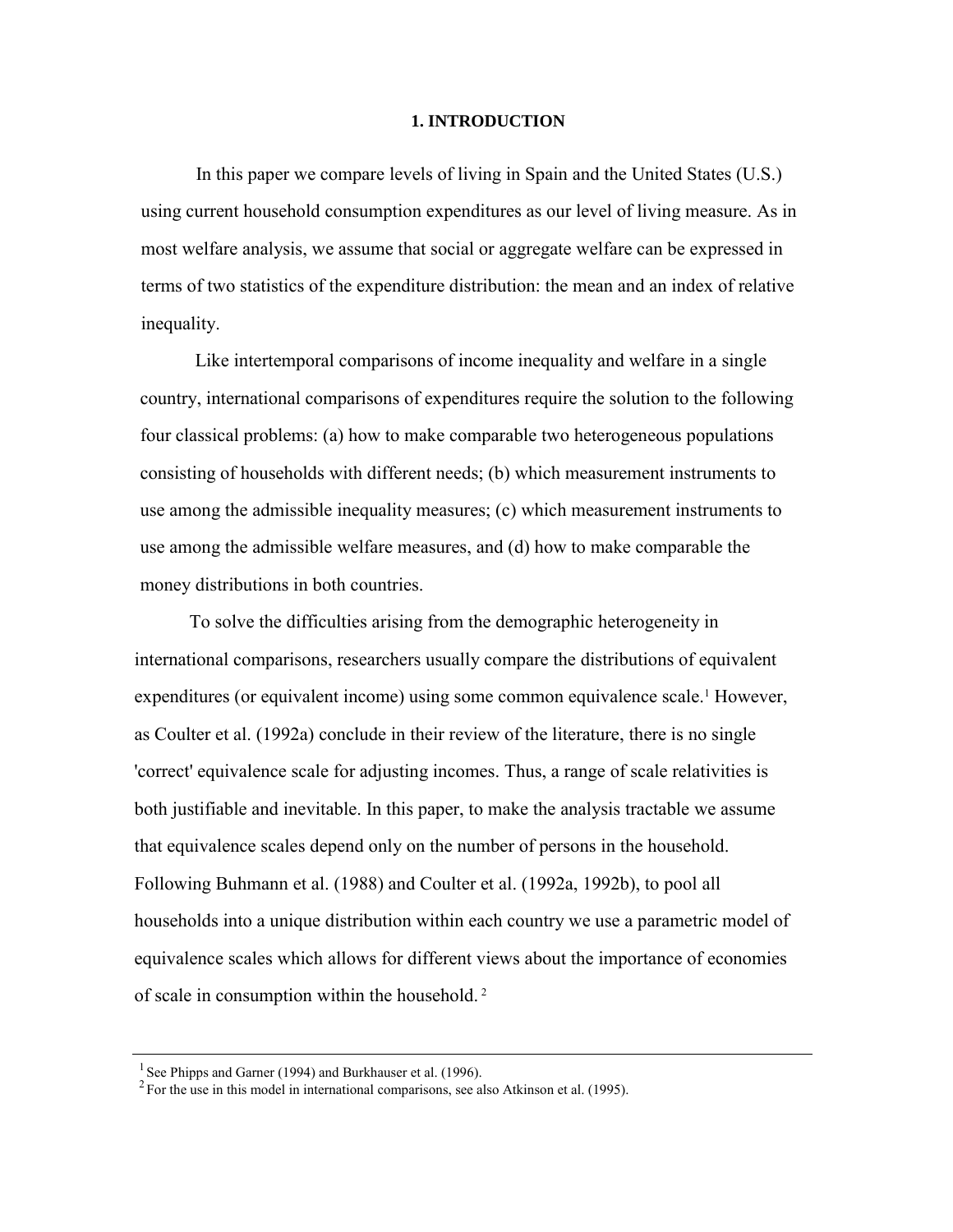In the equivalence scales model, expenditures for households of the same size are directly comparable. Thus, we believe it is important to start our analysis from inequality (or welfare) comparisons *separately* for each of subgroups in the partition by household size. Then, in order to go from the household size to the population level, we find illuminating to work with additively decomposable measurement instruments. For every population partition, decomposable measures of (relative) inequality allow us to express overall inequality in a cross-section as the sum of two terms: a weighted sum of *within-group* inequalities, plus a *between-group* inequality component calculated as if each person within a given group received the group's mean income.

Using decomposable measures, in this paper we explain the overall inequality differences between the U.S. and Spain in terms of three factors: i) the difference in within-group inequality (due to differences in subgroup inequality values), ii) the difference in between-group inequality (due to the relative differences in subgroup means), and iii) the demographic change across partition subgroups (due to differences in subgroup population shares). In addition, following a suggestion in Coulter *et al*  (1992a) and developed in Del Rio and Ruiz-Castillo (1997b), we use a method to free the decomposition analysis from the possible 'contamination' that will arise if we use an inappropriate equivalence scale.

As far as the measurement of welfare is concerned, we are interested in social evaluation functions (SEF for short) which permit the explanation of welfare differences in terms of differences in the mean and differences in relative inequality. As in the inequality case, additively decomposable SEFs have been found useful in intertemporal welfare comparisons within a single country.<sup>3</sup> In this paper we show that these methods are equally useful in international comparisons. This is important in a context in which we find considerable welfare and demographic inter-country differences between the subgroups in the partition by household size.

<sup>3</sup>See Ruiz-Castillo (1998).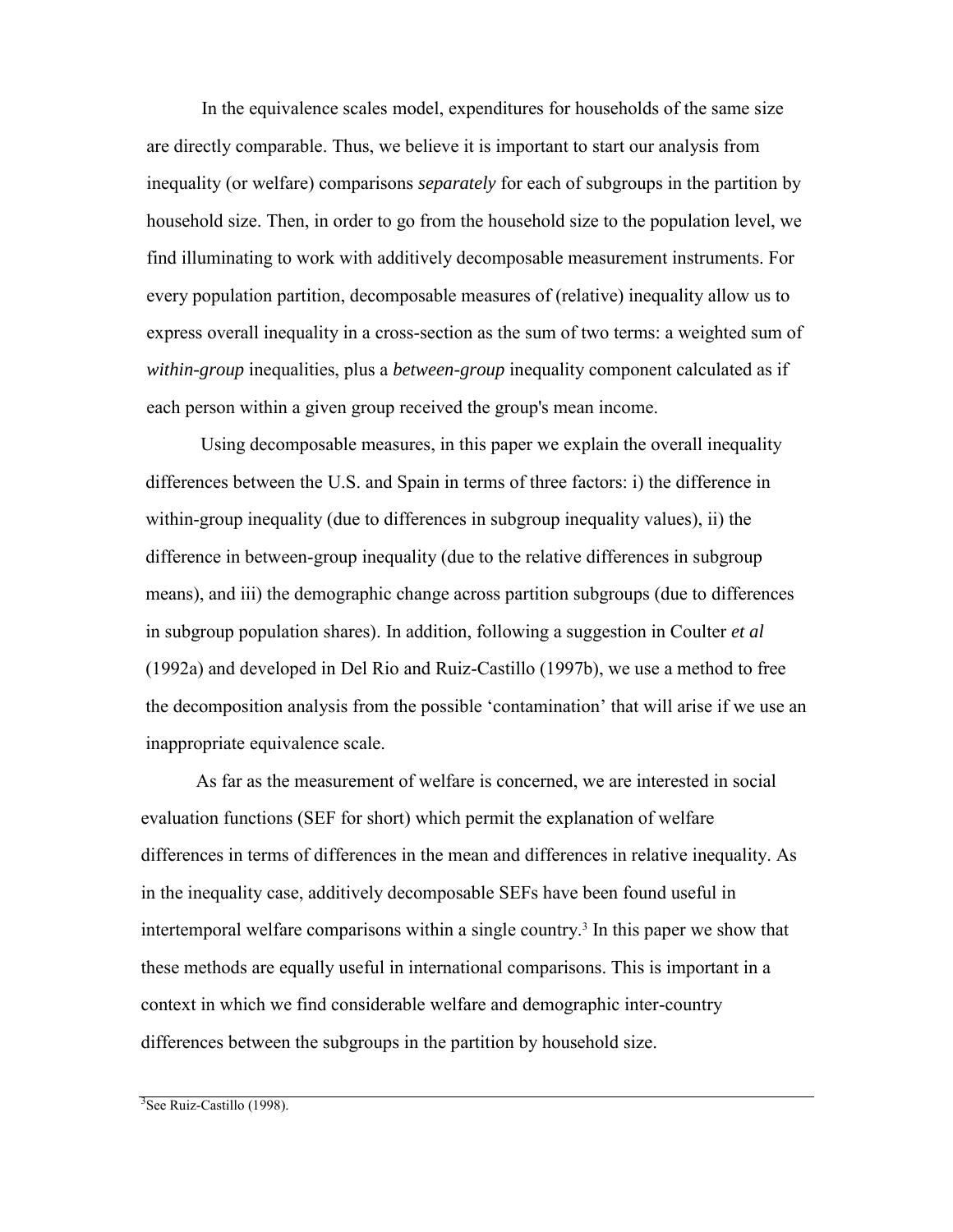We address each of these issues using data from household budget surveys. The Spanish data are from the Encuesta de Presupuestos Familiares (EPF) conducted by the Instituto Nacional de Estadistica (INE), and the U.S. data are from the Consumer Expenditure Survey (CEX) from the Bureau of Labor Statistics (BLS). We compare annual consumer unit (referred to here as household) expenditures, which were collected by the agencies from April 1990 through March 1991 for Spain and from January 1990 through December 1991 for the U.S. We refer to this time period as 1990-91. We express both distributions at constant prices for two periods in each country: the winter of 1991 and the winter of 1981. Since we use household specific price indices, we are able to take into account the distributional role of changes in price relatives during the 1980's in both countries. Finally, we express the Spanish distributions in U.S dollars using EKS Purchasing Power Parities (Godbout 1997; OCED 1993).

The comparison between Spain and the U.S. is an interesting one. First, Spain has been experiencing a complex process of economic modernization and liberalization since the mid-1970's, including full membership into the European Union in January 1986, resulting in a more open and market oriented economy. In contrast, the U.S.- has a much larger economic system which is rather open and market oriented. Second, during this period Spain has been taking important steps toward a fairly comprehensive social safety net, in the European style, while that of the U.S. is rather limited. Third, tax structures are rather different too. Although a modern income tax system did not start in Spain until 1978, it is more progressive today than is the U.S. tax system. On the other hand, the EU membership lead to the introduction in 1986 of a value added tax in Spain, in contrast to the indirect tax system in the U.S. Fourth, recent trends in inequality and welfare are quite different. In particular, from 1973-74 to 1990-91, expenditure inequality has fallen in Spain (Del Rio and Ruiz-Castillo 1997a, 1997b; Ruiz-Castillo 1995b), but has increased during the 1980's in the U.S. (for example, see Johnson and Shipp 1997). And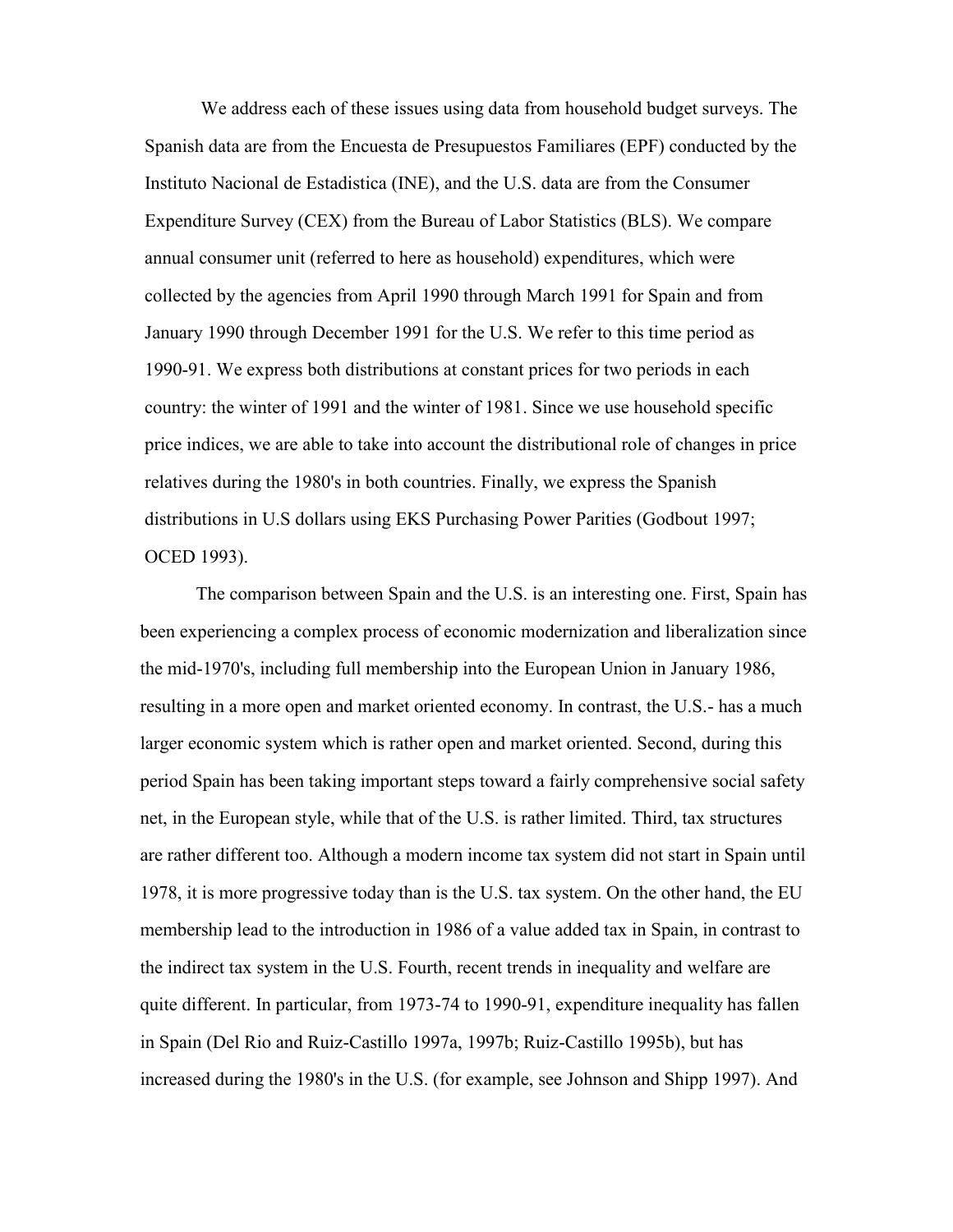fifth, the demographic structure of the two countries is very different, with larger consuming units in Spain on average than in the U.S.

The remainder of this paper is organized into four sections. Section two presents the methods and Section three, a description of the data. Section four includes our results and Section five summaries and concludes.

#### II. METHODS

#### **A. Interpersonal Comparisons of Welfare**

Assume we have a population of  $h = 1,...,H$  households whose living standards can be adequately represented by a one-dimensional variable we call income,  $x<sup>h</sup>$ . Households can differ in income and/or a vector of household characteristics. As indicated in the Introduction, we assume that equivalence scales depend only on the number of persons in the household. Households of the same size are assumed to have the same needs and, therefore, their incomes are directly comparable. Larger households have greater needs, but also greater opportunities to achieve economies of scale in consumption. Assume that there are  $m = 1,...,M$  household sizes. Following Buhmann et al. (1988) and Coulter et al. (1992a, 1992b), for each household h of size m we define adjusted income by

$$
z^h(\Theta) = x^h/m^{\Theta}, \in \Theta[0,1].
$$
 (1)

When  $\Theta = 0$ , adjusted income coincides with unadjusted household income, while if  $\Theta = 1$ , it becomes per capita household income. Taking a single adult as the reference type, the expression  $m^{\Theta}$  can be interpreted as the number of equivalent adults in a household of size m. Thus, the greater is the equivalence elasticity  $\Theta$ , the smaller are the economies of scale in consumption or, in other words, the larger is the number of equivalent adults.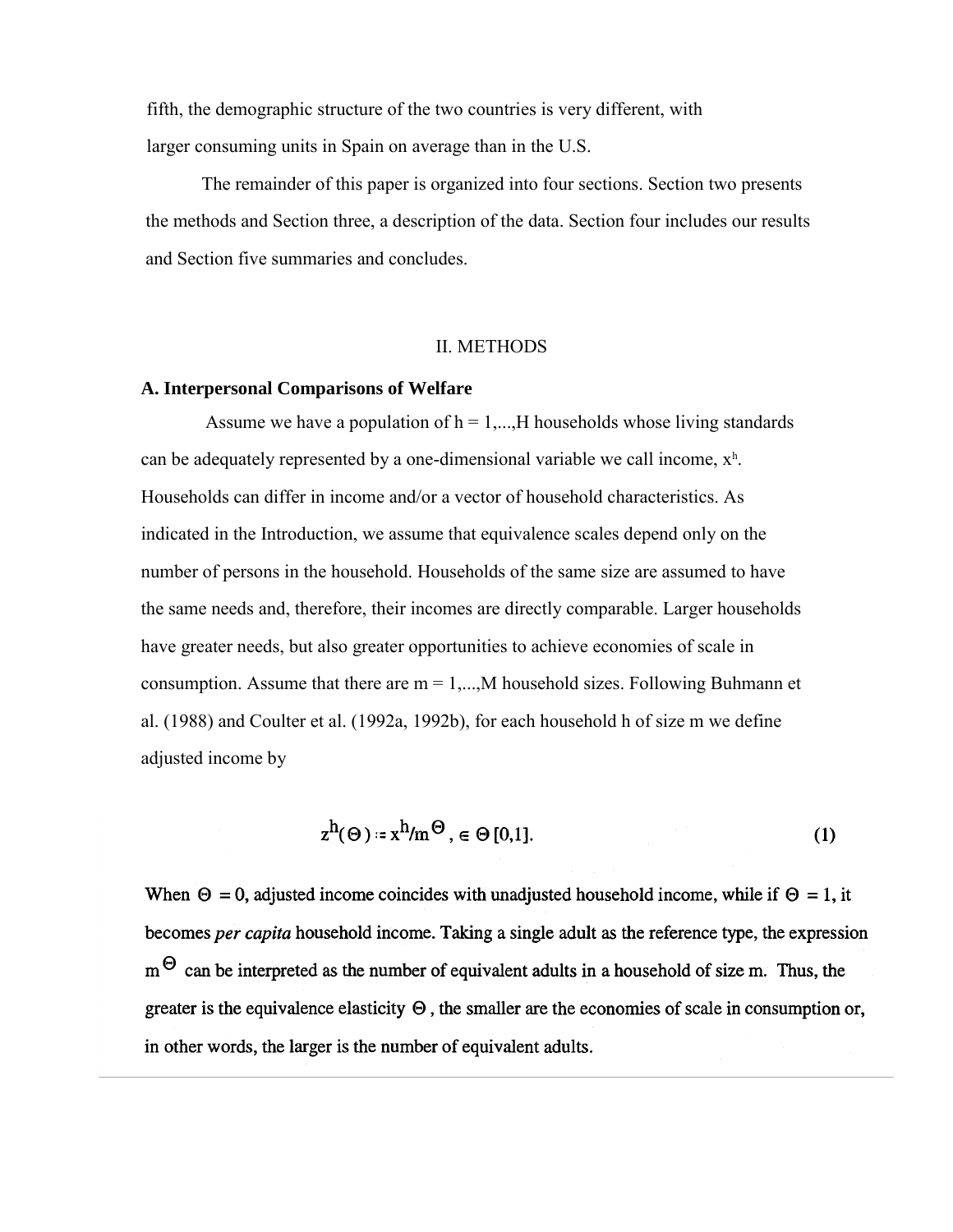Let  $x^m$  and  $z^m(\Theta)$  be, respectively, the vector of original and adjusted incomes for households of size m. Notice that, if I is any index of relative inequality, then for each m

$$
I(z^{m}(\Theta)) = I(x^{m}/(m^{\Theta}) = I(x^{m}).
$$
\n(2)

Thus, within each subgroup with the same needs, we assume that the inequality of adjusted income is equal to the inequality of original income, independently of individual income and prices.

In welfare economics, we are mostly interested in personal economic well-being and welfare, rather than that of the household. Thus, following standard practice for overall inequality and welfare measurement, household adjusted income is weighted by the number of persons in the household. Or in other words, each person is assigned the adjusted income of the household to which he or she belongs. In the next section, notice that for the decomposition by household size partition, we obtain the same results if we use adjusted or unadjusted household income and weight by persons or households. So we use unadjusted incomes and household weighting. <sup>4</sup>

#### **Inequality Measurement**

#### **1. Decomposition of Overall Inequality for the Partition by Household Size**

We say that an inequality index is decomposable by population subgroup, if the decomposition procedure of overall inequality into a within-group and a between-group term is valid for any arbitrary population partition. It is well known that the Generalized Entropy (GE) family of inequality indices are the only measures of relative inequality that satisfy the usual normative properties required from any inequality index and, in addition, are decomposable by

<sup>&</sup>lt;sup>4</sup> If the partition is by any other characteristic than household size, adjusted incomes and person weighting would need to be used.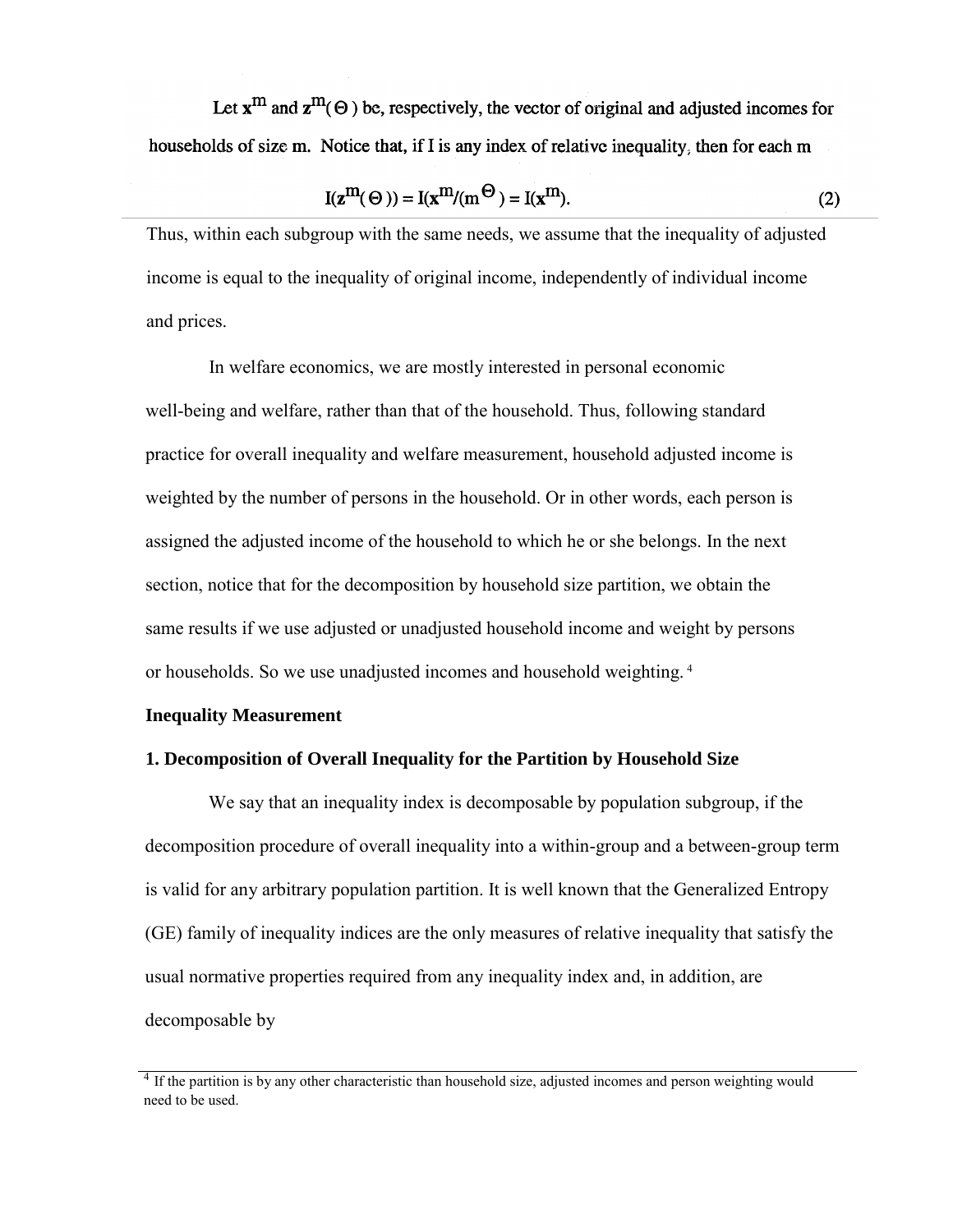population subgroup. (See, for example, Shorrocks (1984)). The family can be described by means of the following convenient cardinalization:

$$
I_{\mathcal{C}}(\mathbf{z}(\Theta)) = (1/\mathcal{H}) (1/c^2 - c) \sum_{k} \{ (z^h(\Theta)) \mu (z^h(\Theta))^c - 1 \} \ c \neq 0, 1 \quad (3)
$$

where  $\mu(\cdot)$  is the mean of the distribution. The parameter c summarizes the sensitivity of I<sub>c</sub> in different parts of the income distribution: the more positive (negative) c is, the more sensitive  $I_c$  is to differences at the top (bottom) of the distribution (Cowell and Kuga  $(1981)$ ).

When  $c=0$  the following results:

$$
I_0(z(\Theta)) = (1/H) \sum_{h} \log\{ \mu (z^h(\Theta)/z^h(\Theta)) \}.
$$
 (4)

When  $c=1$  the following results:

$$
I_1(\mathbf{z}(\Theta)) = (1/\mathbf{H}) \sum_{h} \{ (\mathbf{z}^h(\Theta)) \mu (\mathbf{z}^h(\Theta)) \log \{ \mathbf{z}^h(\Theta) \mu (\mathbf{z}^h(\Theta)) \}. \tag{5}
$$

 $I_0$  is the mean logarithmic deviation, while  $I_1$  is the original Theil index.

Coulter et al. (1992a, 1992b) have shown how the inequality estimates provided by the GE family vary systematically with the parameter O which captures the generosity of the scale. They illustrate their analysis with UK data.<sup>5</sup> However, using the GE family in its decomposable form restricts the 'contamination' of the inequality orderings that will arise if there is incomplete or incorrect information about the equivalence scales. To see this, consider the formula for the GE index when written in decomposable form for the partition by household size:

<sup>&</sup>lt;sup>5</sup> This has been confirmed in other countries. For Portugal, see Rodrigues (1993). For Spain, see Ruiz-Castillo (1995b) for the period 1973-74 to 1980-81. For Spain and the U.S. during the period 1980-81 to 1990-91, see Section four of this paper.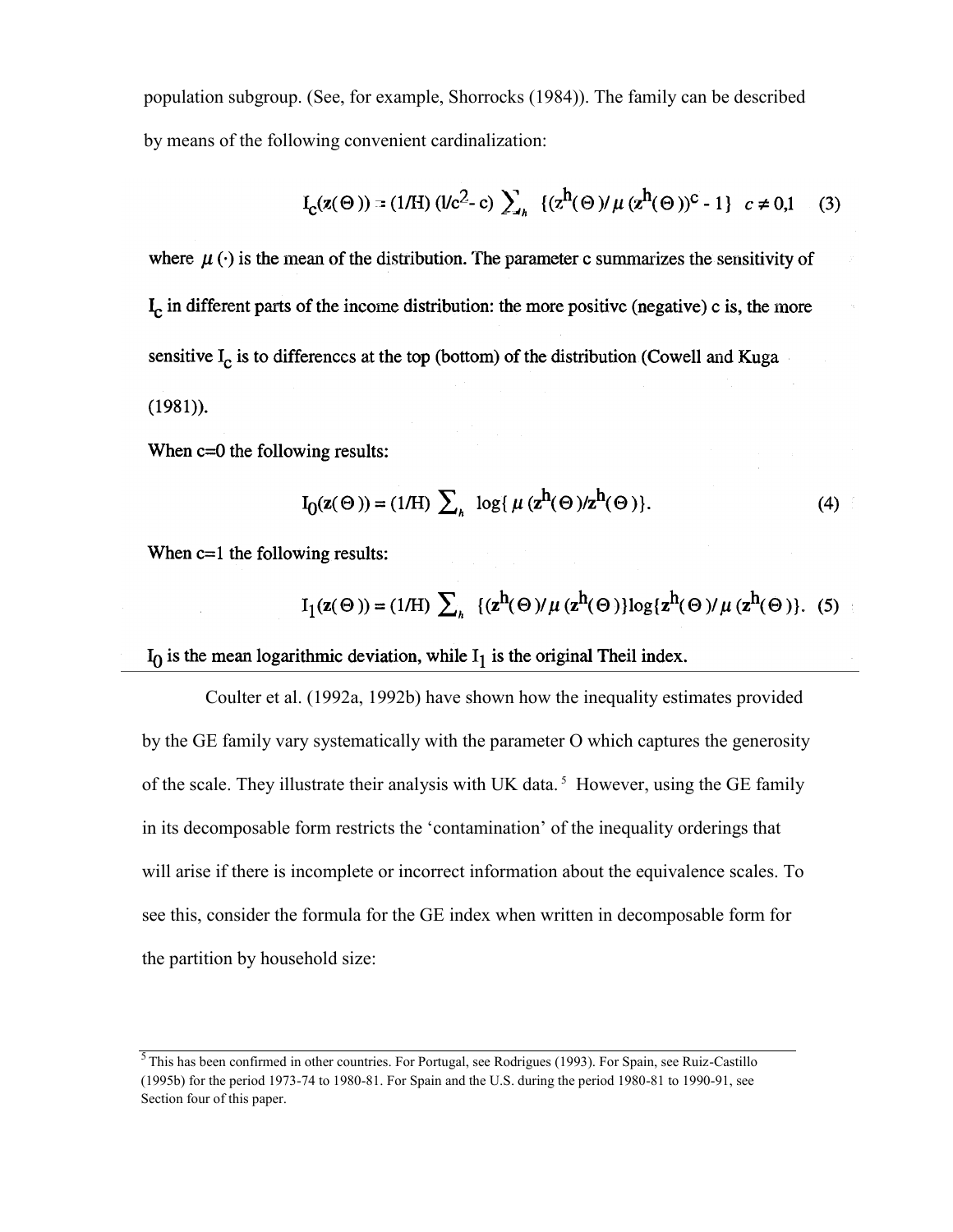$$
I_{c}(z(\Theta)) = \sum_{m} (v^{m}(\Theta))^{c} (p^{m})^{1-c} I_{c}(z^{m}(\Theta)) + I_{c}(\mu^{1}(\Theta), ..., \mu^{M}(\Theta)),
$$
 (6)

where  $v^m(\Theta)$  is the share of total adjusted income held by households of size m for each  $\Theta$ ; p<sup>m</sup> is group m's population share, and  $I_c(\mu^1(\Theta),...,\mu^M(\Theta))$  is the between-group inequality calculated as if each household of a given size m received that group's mean adjusted income  $\mu^{m}(\Theta)$ . Recall that, for each m,  $I_c(z^{m}(\Theta)) = I_c(x^{m})$ . When c = 0 the expression  $v^m(\Theta)^c$  ( $p^m$ )<sup>1 - c</sup> reduces to  $p^m$ , so that using the 'wrong' equivalence scale contaminates only the between group component. Denoting U and  $C(\Theta)$  the uncontaminated and the contaminated terms, we have:

$$
I_0(z(\Theta)) = U + C(\Theta),\tag{7}
$$

where

$$
U = \sum_{m} p^{m} I_0(x^{m})
$$
 (8)

is the weighted average of the inequality within each household size with weights equal to population shares, and

$$
C(\Theta) = I_0(\mu^{1}(\Theta), ..., \mu^{M}(\Theta))
$$
\n(9)

is the between-group inequality which depends on  $\Theta$ . For our analysis by household size, we only consider households of size 1-7 persons (in both countries such households represent about 97 percent of all persons covered by the surveys).

## 2. Decomposition of Overall Inequality Change

Let us denote by  $\Delta I(\Theta)$  the difference in inequality between two countries 1 and 2, i.e.,  $\Delta I(\Theta) = I_0(z_2(\Theta)) - I_0(z_1(\Theta))$ . This magnitude can be expressed as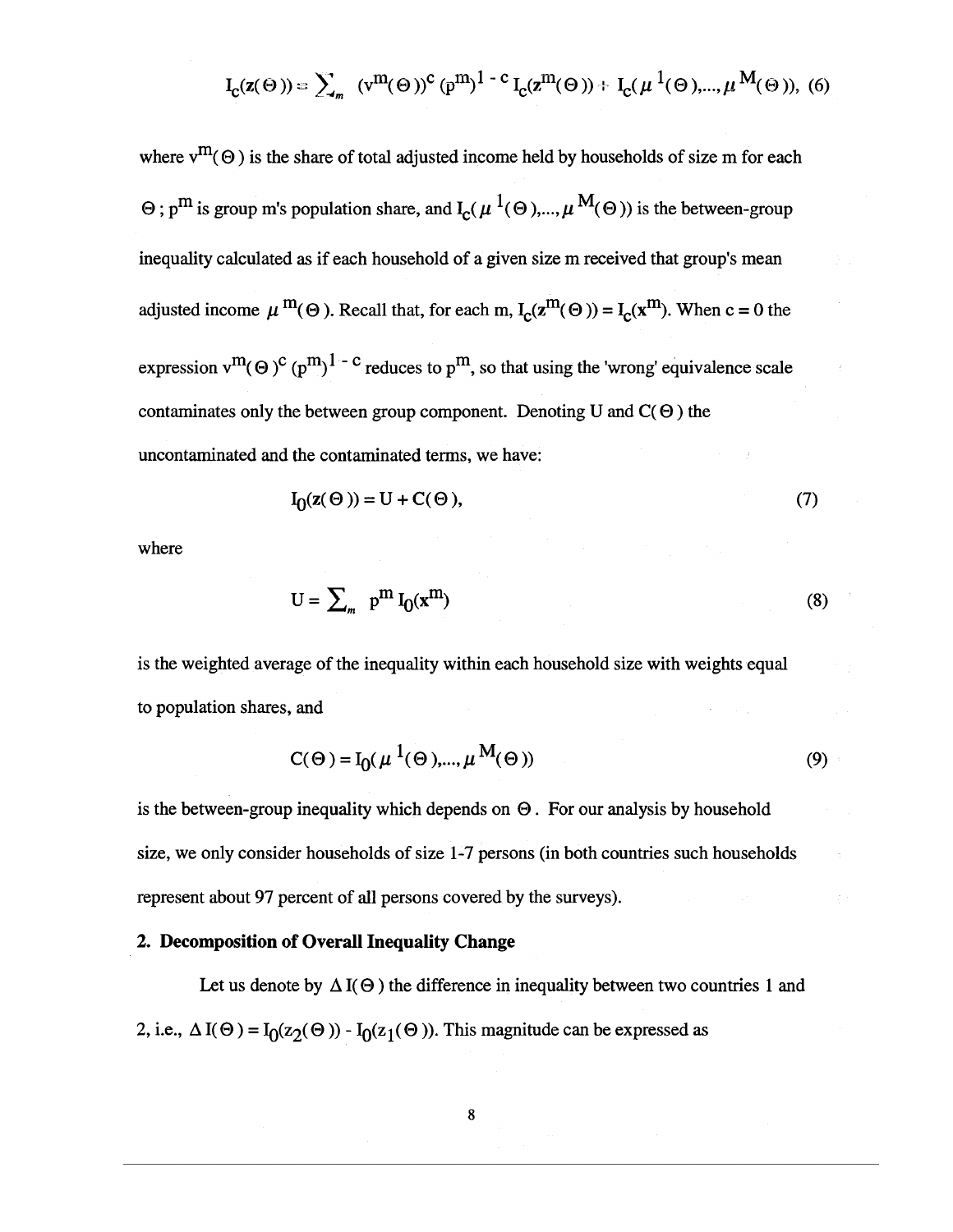$$
\Delta I(\Theta) = \Delta U + \Delta C(\Theta), \qquad (10)
$$

where:  $\Delta U = U_2 - U_1 = \Delta W + \Delta D$ ,  $(11)$ 

$$
\Delta W = \sum_{m} p_1^{m} [I_0(x_2^{m}) - I_0(x_1^{m})], \qquad (12)
$$

$$
\Delta D = \sum_{m} [p_2^m - p_1^m] I_0(x_2^m), \qquad (13)
$$

$$
\Delta C(\Theta) = I_0(\mu_2^{-1}(\Theta), ..., \mu_2^{-M}(\Theta)) - I_0(\mu_1^{-1}(\Theta), ..., \mu_1^{-M}(\Theta))
$$
 (14)

Equation (11) is the difference in uncontaminated inequality, which is seen to be the sum of two terms: equation (12), which is the weighted sum of inequality differences within each household size, and equation (13) which captures the impact on the uncontaminated inequality of demographic differences across the partition by household size. Both are independent of  $\Theta$ , which only affects equation (14), namely, the difference in between-group inequality in the partition by household size.

Of course, demographic shares for country 2, rather than for country 1, and the inequality for country I can be used in the above decomposition. In this case, we

$$
\Delta U = U_2 - U_1 = \Delta W' + \Delta D', \qquad (11')
$$

$$
\Delta W' = \sum_{m} p_2^m [I_0(x_2^m) - I_0(x_1^m)], \qquad (12')
$$

$$
\Delta D' = \sum_{m} [p_2^m - p_1^m] I_0(x_1^m). \qquad (13')
$$

## **C. Welfare Measurement**

## **1. Admissible Social Evaluation Functions**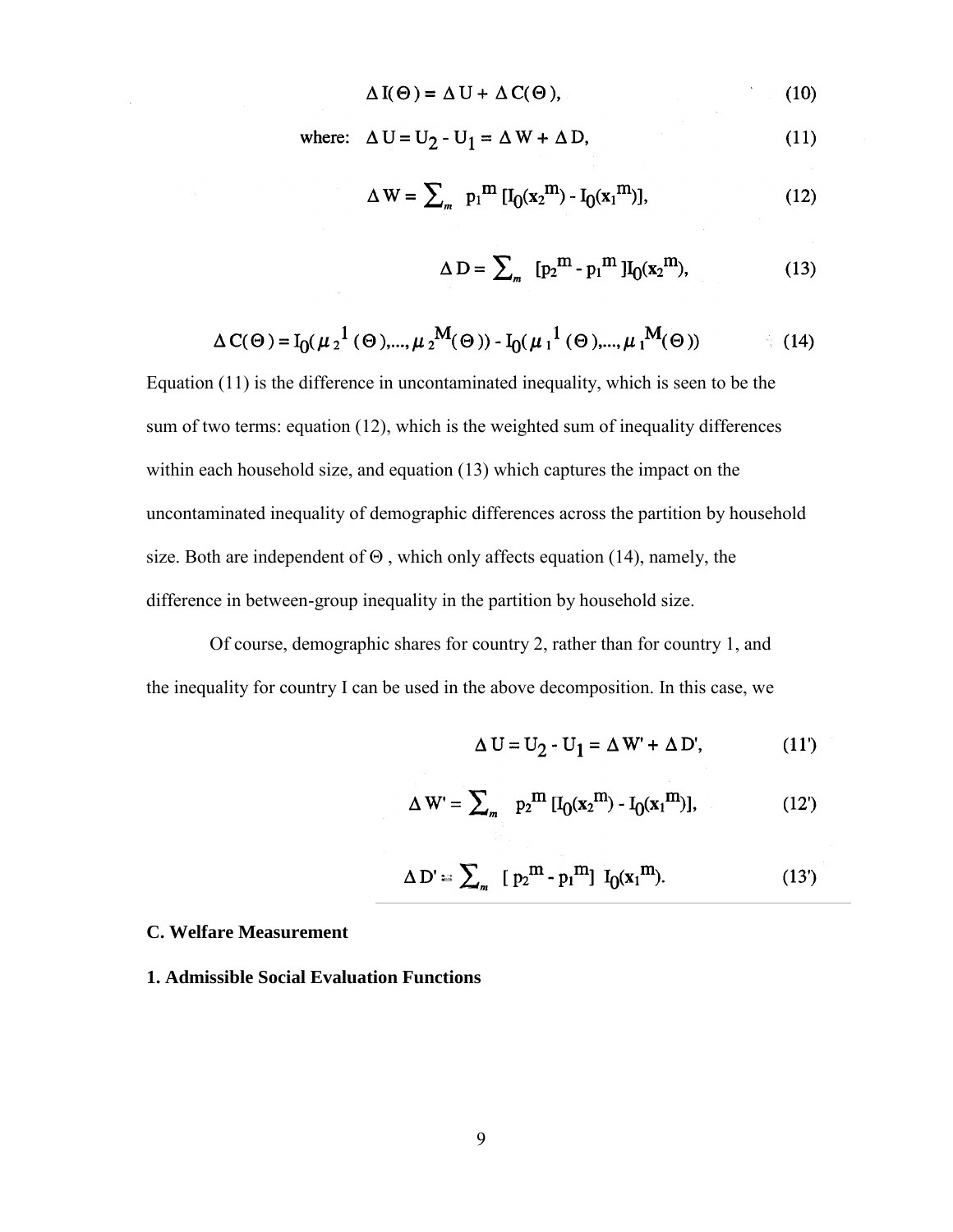A SEF is a real valued function S defined in the space  $R^H$  of adjusted incomes,

with the interpretation that for each income distribution  $x = (x^1, ..., x^H)$ ,  $S(x)$  provides the "social" or, simply, the aggregate welfare from a normative point of view. Let us assume that our SEFs satisfy the requirements discovered by Dutta and Esteban (1991) for expressing welfare as a function of the mean and an index of relative inequality. In addition, let us adopt a multiplicative trade off between the mean and inequality, that is:

$$
S(x) = \mu(x)(1 - I(x)).
$$
 (15)

But which SEFs within these classes should we use in applied work? The following property leads us to an appropriate selection.

Suppose that we have two islands where income is equally distributed but whose means are different. If they now form a single entity, there will be no within-island inequality but there would be inequality between them. In income inequality theory we search for additively separable measures capable of expressing this intuition. In our context, for any partition we are interested in expressing social welfare for the population as the sum of two terms: a weighted average of welfare within the subgroups, with weights equal to demographic shares, minus a term which penalizes the inequality between subgroups. In this case, we say that the SEF is additively decomposable.

Consider SEFs which can be expressed as the product of the mean and a term equal to one minus a member of the GE family of inequality measures. Ruiz-Castillo (1995a) shows that the only SEF among them with the property of additive decomposability with demographic weights, is the following:

$$
S^*(\mathbf{x}) = \mu(\mathbf{x})(1 - I_1(\mathbf{x})) :: \sum_{m} p^m S^*(\mathbf{x}^m) - \mu(\mathbf{x}) I_1(\mu^1, ..., \mu^M), \quad (16)
$$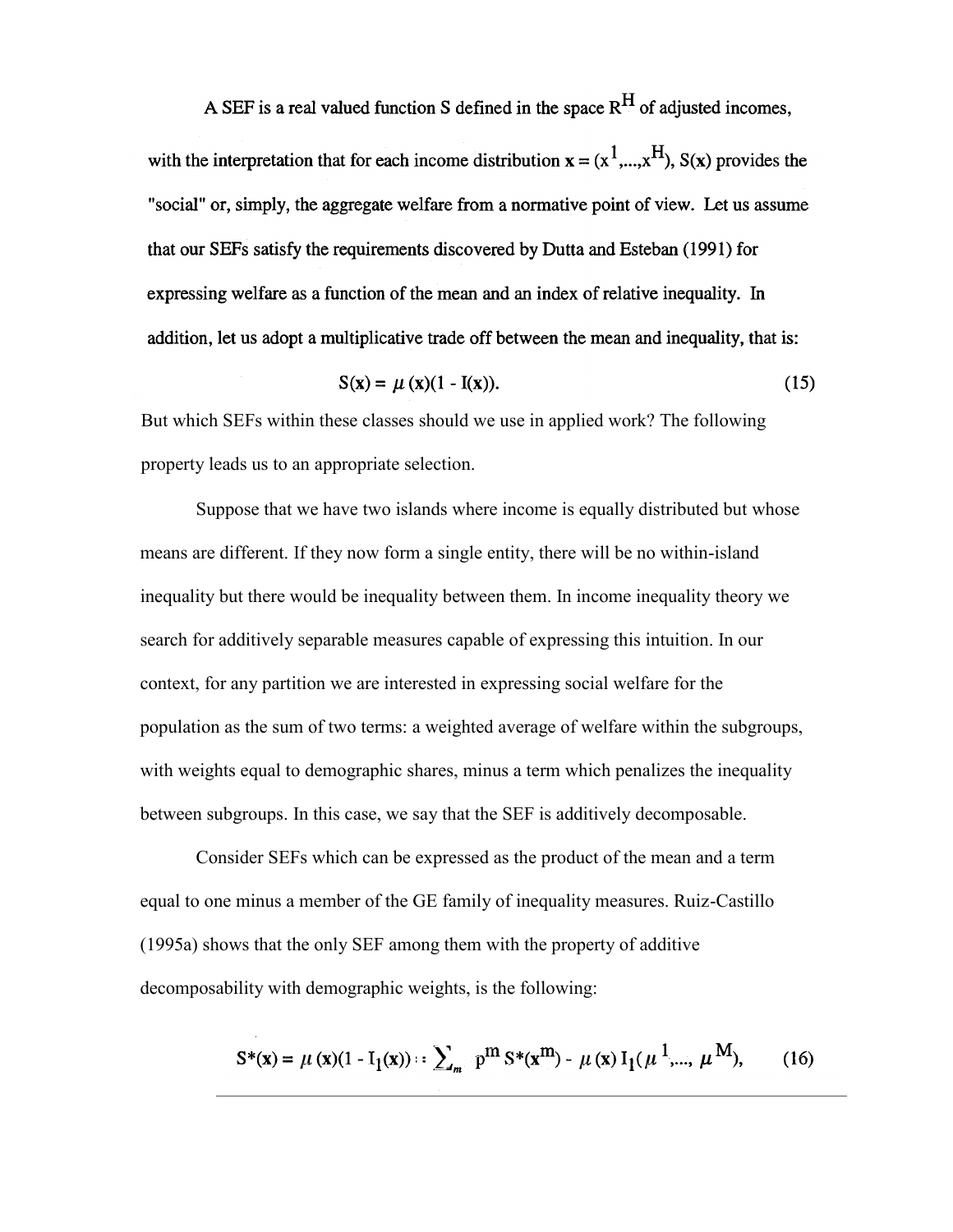where  $I_1$  is the original Theil index. Thus, social welfare is seen to be a weighted average of the welfare within each subgroup with weights equal to demographic shares, minus the between-group inequality weighted by the population mean. Taking into account our definitions of adjusted income, we have:

$$
S^*(z(\Theta)) = A(\Theta) - B(\Theta)
$$
 (17)

where:

$$
A(\Theta) = \sum_{m} p^{m} \left[ S^*(x^m) / m^{\Theta} \right], \tag{18}
$$

and

$$
B(\Theta) = \mu (z(\Theta)) I_1(\mu^{1}(\Theta),..., \mu^{M}(\Theta)), \in \Theta [0,1]. \quad (19)
$$

Equation (18) is the within-group welfare, while equation (19) is the penalty associated to between-group inequality in the partition by household size. Between group inequality is the inequality that arises if we give each household the mean of the household size. As for the inequality decomposition by household size, we only consider households of size 1-7 persons since we needed to simplify our analysis.

## **2. Decomposition of Overall Welfare Change**

Let us denote by  $\Delta S(\Theta)$  the difference in welfare between two countries 1 and 2, i.e.,  $\Delta S(\Theta) = S^*(z_2(\Theta)) - S^*(z_1(\Theta))$ . This magnitude can be expressed as

$$
\Delta S(\Theta) = \Delta A(\Theta) - \Delta B(\Theta), \qquad (20)
$$

where: 
$$
\Delta A(\Theta) = A_2(\Theta) - A_1(\Theta) = \Delta W(\Theta) + \Delta D(\Theta)
$$
, (21)

$$
\Delta W(\Theta) = \sum_{m} p_1^m \left[ (S_2^* \left( \mathbf{x}_2^m / m^{\Theta} \right)) - (S_1^* \left( \mathbf{x}_1^m / m^{\Theta} \right)) \right],\tag{22}
$$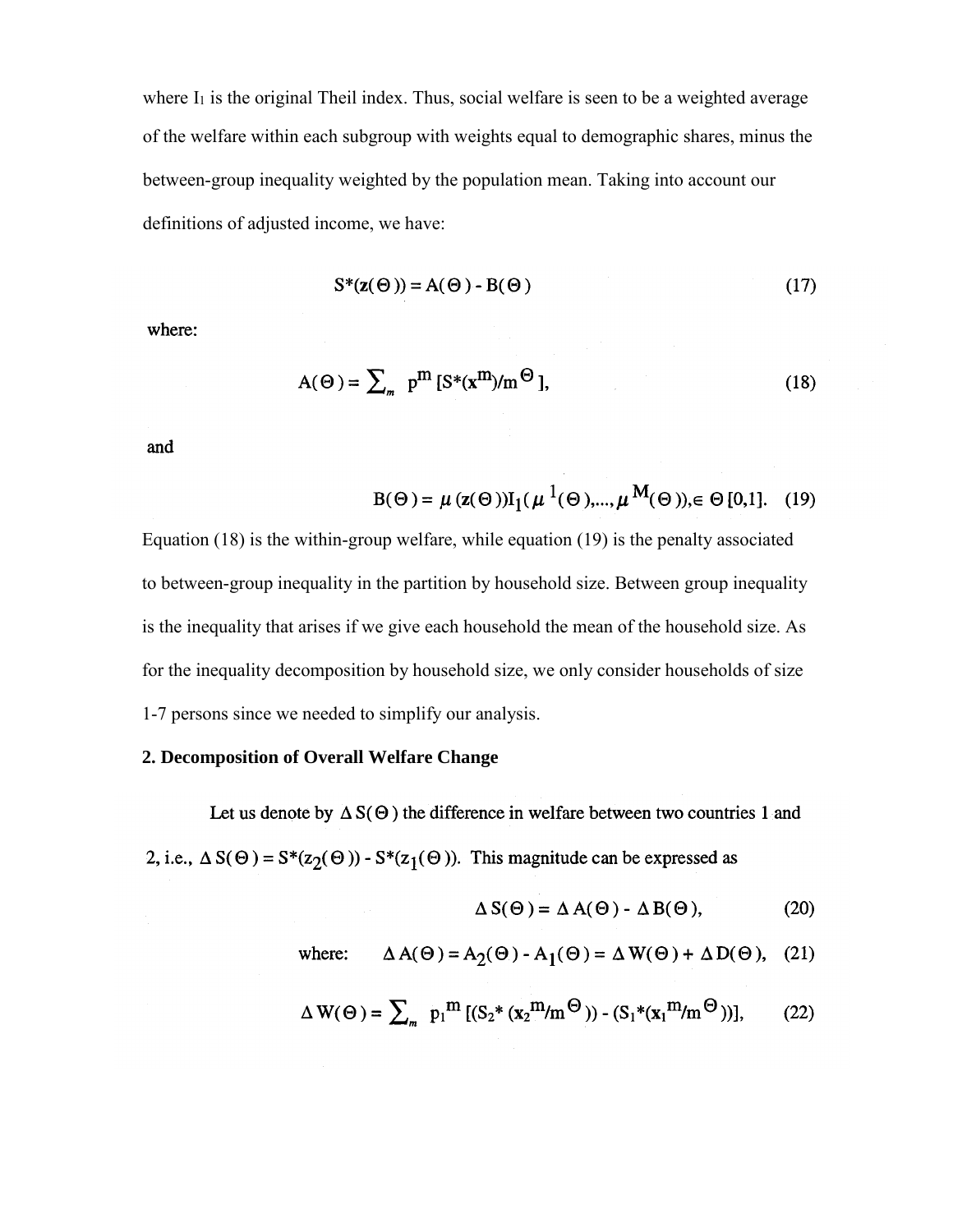$$
\Lambda \operatorname{D}(\Theta) = \sum_{m} [p_2^m \ p_1^m] \left( S_2^*(\mathbf{x}_2^m) / m^{\Theta} \right) \tag{23}
$$

$$
\Delta B(\Theta) = \mu (z_2(\Theta)) I_1(\mu_2^{-1}(\Theta),..., \mu_2^{-M}(\Theta)) - \mu (z_1(\Theta)) I_1(\mu_1^{-1}(\Theta),..., \mu_1^{-M}(\Theta))
$$
 (24)

Equation (21) is the difference in the A  $(\Theta)$  terms, which is seen to be the sum of two terms: equation (22), which is the weighted sum of welfare differences within each household size, and equation (23) which captures the impact of demographic differences across the partition by household size. Both terms depend on  $\Theta$  , but in a way that allows us to establish a clear link between the household size and the population level. Finally, equation (24) captures the difference in the penalty attributed to between-group inequality in the partition by household size.

Of course, demographic shares for country 2, rather than for country 1, and welfare for country 2 can be used in the above decomposition. In this case, we have:

$$
\Delta A(\Theta) = A_2(\Theta) - A_1(\Theta) = \Delta W'(\Theta) + \Delta D'(\Theta), \quad (21')
$$

$$
\Delta W'(\Theta) = \sum_{m} p_2^m \left[ (S_2^* (x_2^m/m^\Theta)) - (S_1^* (x_1^m/m^\Theta)) \right], \qquad (22')
$$

$$
\Delta D'(\Theta) = \sum_{m} [p_2^m - p_1^m] (S_1^*(x_1^m)/m^{\Theta})). \tag{23'}
$$

### **D. Accounting for Differences in Prices**

Differences in prices over time affect the differences in mean expenditures of the countries as well as differences in inequality and overall welfare. In this section, we present an approach to identify the impact of price change on overall inequality between country l and country 2. A similar analysis can be done for welfare.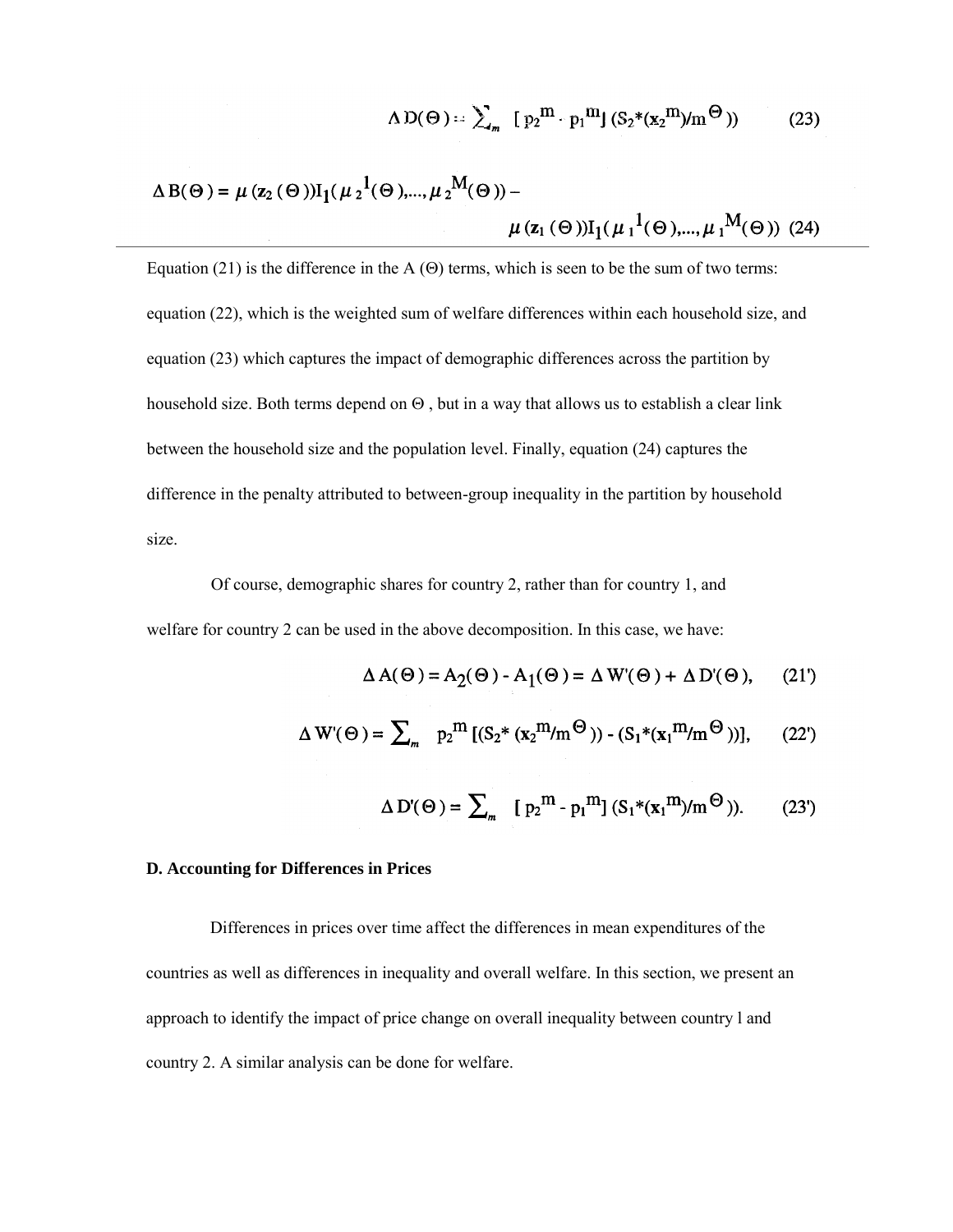Let us denote  $\Delta I_f(\Theta)$  as the difference in inequality between two countries 1

and 2 at prices of period t, i.e.,

$$
\Delta I_t(\Theta) = I_0(z_{2t}(\Theta)) - I_0(z_{1t}(\Theta)).
$$
\n(25)

Similarly, at prices of period  $t' < t$  we have

$$
\Delta I_{t'}(\Theta) = I_0(z_{2t'}(\Theta)) - I_0(z_{1t'}(\Theta)).
$$
\n(26)

For each country i = 1, 2, let us denote by  $\Delta P_i(\Theta)$  the distributive effect of the change in relative prices from period t' to period t, that is,

$$
\Delta P_{i}(\Theta) = I_{0}(z_{it}(\Theta)) - I_{0}(z_{it}(\Theta)).
$$
\n(27)

Suppose that the rate of inflation during this period has been greater for the rich than for the poor, in which case we say that the change in relative prices from t' to t has been pro-poor. Then the Paasche indices to express money magnitudes in period t at period t' prices are greater for the rich than for the poor. The income necessary to acquire the period t bundle of goods at t' prices is reduced for everyone, but is reduced by more for the rich. Therefore, inequality at t' prices is smaller than inequality at t prices, that is

to say, 
$$
\Delta P_i(\Theta) = I_0(z_{it}(\Theta)) - I_0(z_{it}(\Theta)) > 0
$$
.

It is easy to see that

$$
\Delta I_{f}(\Theta) = \Delta P_{2}(\Theta) - \Delta P_{1}(\Theta) + \Delta I_{f}(\Theta)
$$
\n(28)

that is:

$$
I_0(z_{2t}(\Theta)) - I_0(z_{1t}(\Theta)) = (I_0(z_{2t}(\Theta)) - I_0(z_{2t}(\Theta))) - ((I_0(z_{1t}(\Theta)) - I_0(z_{1t}(\Theta))))
$$
  
+ 
$$
(I_0(z_{2t}(\Theta)) - I_0(z_{1t}(\Theta))).
$$
 (29)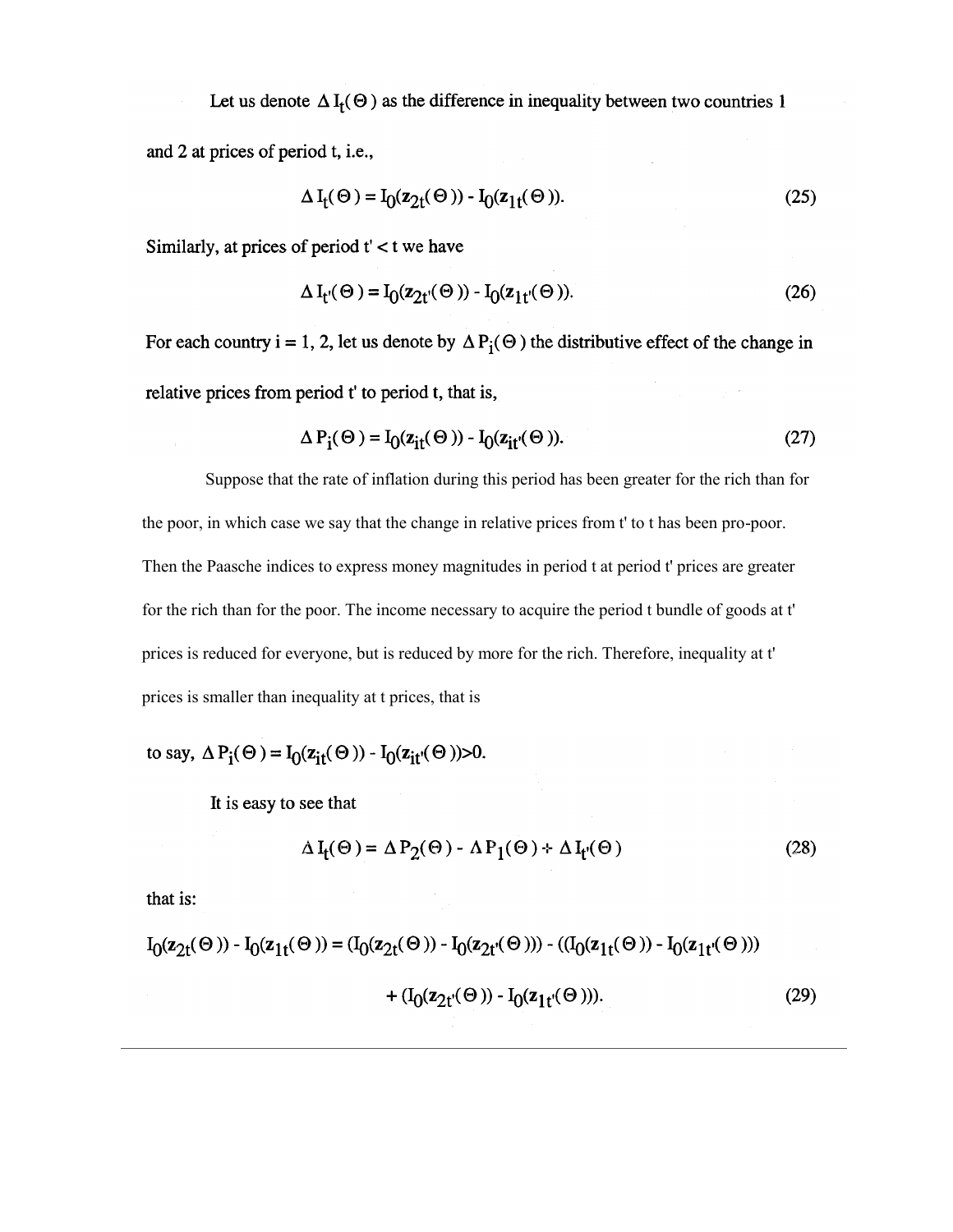Therefore,  $\Delta I_f(\Theta) = \Delta I_f(\Theta)$  if and only if  $\Delta P_2(\Theta) = \Delta P_1(\Theta)$ . In our case, it turns out that both  $\Delta P_2(\Theta)$  and  $\Delta P_1(\Theta)$  are positive, but of a different magnitude.

## III. DATA

For our analysis, we use data from household budget surveys. The Spanish data are from the Encuesta de Presupuestos Familiares (EPF) conducted by the Instituto Nacional de Estadistica (INE), and the U.S. data are from the Consumer Expenditure Survey (CEX) Interview (augmented with data from the Diary) from the Bureau of Labor Statistics (BLS). For both budget surveys, data are collected from consumer or economic units. In general a consumer unit (referred to in this paper as a household) is a collection of people who share a budget and some living quarters. The U.S. population is defined as the total civilian noninstitutional population and a portion of the institutional population living in the following group quarters: boarding houses, housing facilities for students and workers, staff units in hospitals, and homes for the aged, infirmed or needy, permanent living quarters in hotels and motels, and mobile home parks. The Spanish population is defined similarly with the additional requirement that persons living in institutional or collective housing must be economically independent from other household units. For the U. S. CEX, students living in college residences are considered separate consumer units even if they are economically dependent upon the financial support of their parents or others.

We use consumption expenditures as our measure of income. We start with the expenditure bundle used by the statistical agencies for the production of their official Consumer Price Indexes (CPIs) to define expenditures. To this base expenditure bundle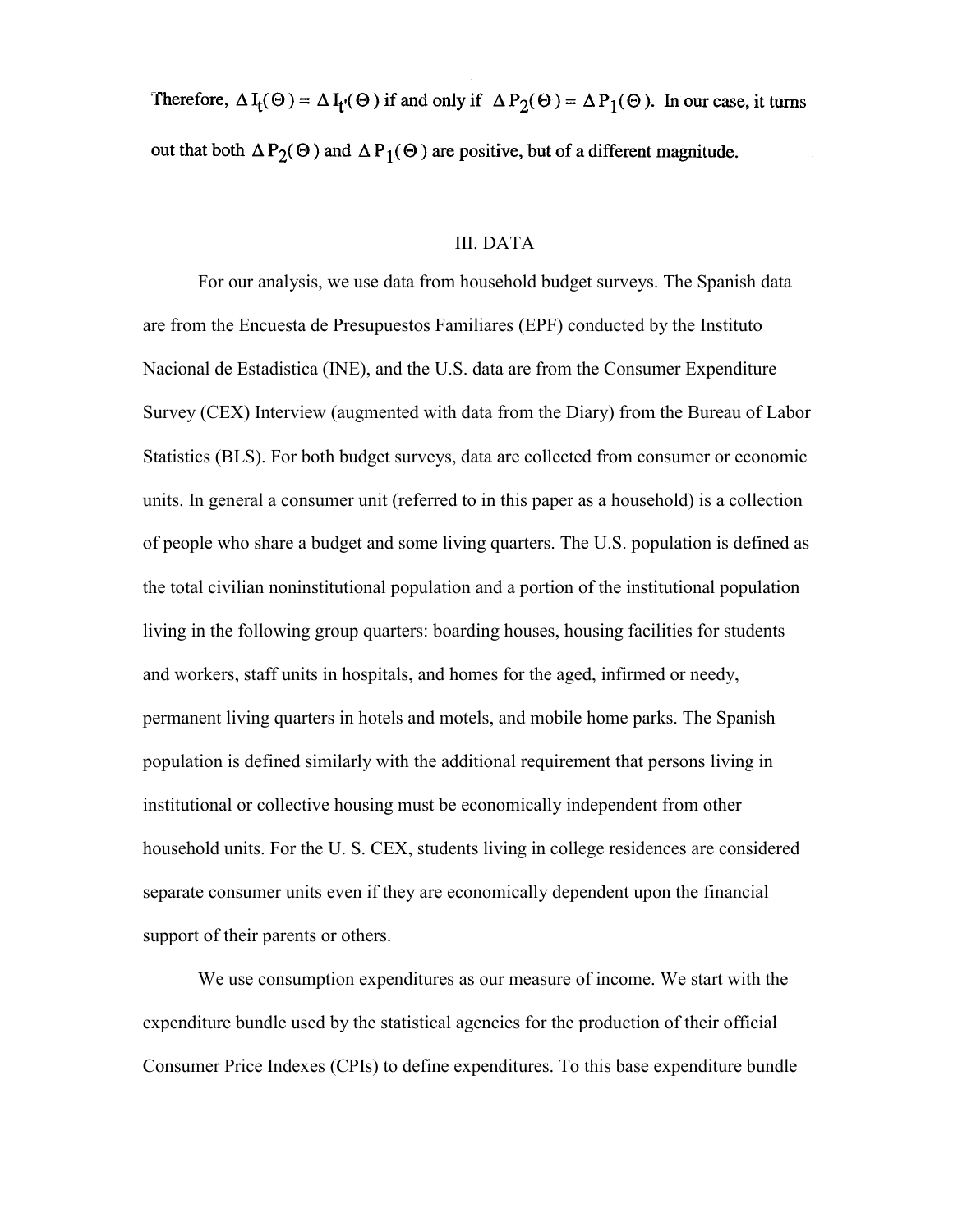we add other expenditures not usually accounted for in a country's CPI, but which we assume are part of a household's consumption. These include expenditures for items like funeral articles, gambling expenditures, fines, hunting, fishing and other fees, rent and food in-kind from work, and expenditures for housing, health, and automobile insurance (only the part that is considered to be for current consumption). Also included in Spanish expenditures are contributions to non-profit institutions and the value of home production. Data on such contributions were not available to us for this analysis for all the households in the U.S. sample.<sup>6</sup> Information on home production in the U.S. is not collected. Excluded from the definition of expenditures for both countries are expenditures for the purchase of vehicles, house maintenance and repairs financed by the household, and life insurance. Adjustments to total expenditures as collected by the statistical offices are made to account for the flow of services from owner occupied housing. In addition, for the U.S., adjustments are made to account for the flow of services from selected household durables (see Cage et al. 1997).

We analyze annualized consumer unit (referred to here as a household) consumption expenditures. These data were collected by the statistical agencies from April 1990 through March 1991 for Spain and from January 1990 through December 1991 for the U.S. We refer to this time period as 1990-91. We express both distributions at constant prices, using household specific price indexes (for descriptions of the production of these indexes for the U.S. and Spain, see Cage et al. 1997 and Ruiz-Castillo and Sastre 1997, respectively) for two periods in each country: the winter of 1991 and

<sup>&</sup>lt;sup>6</sup> These data are only collected in the fifth quarter of the CEX Interview. Our sample includes consumer units who may not have a fifth interview; based on this, we decided to define expenditures so that they would be the same across all quarters covered.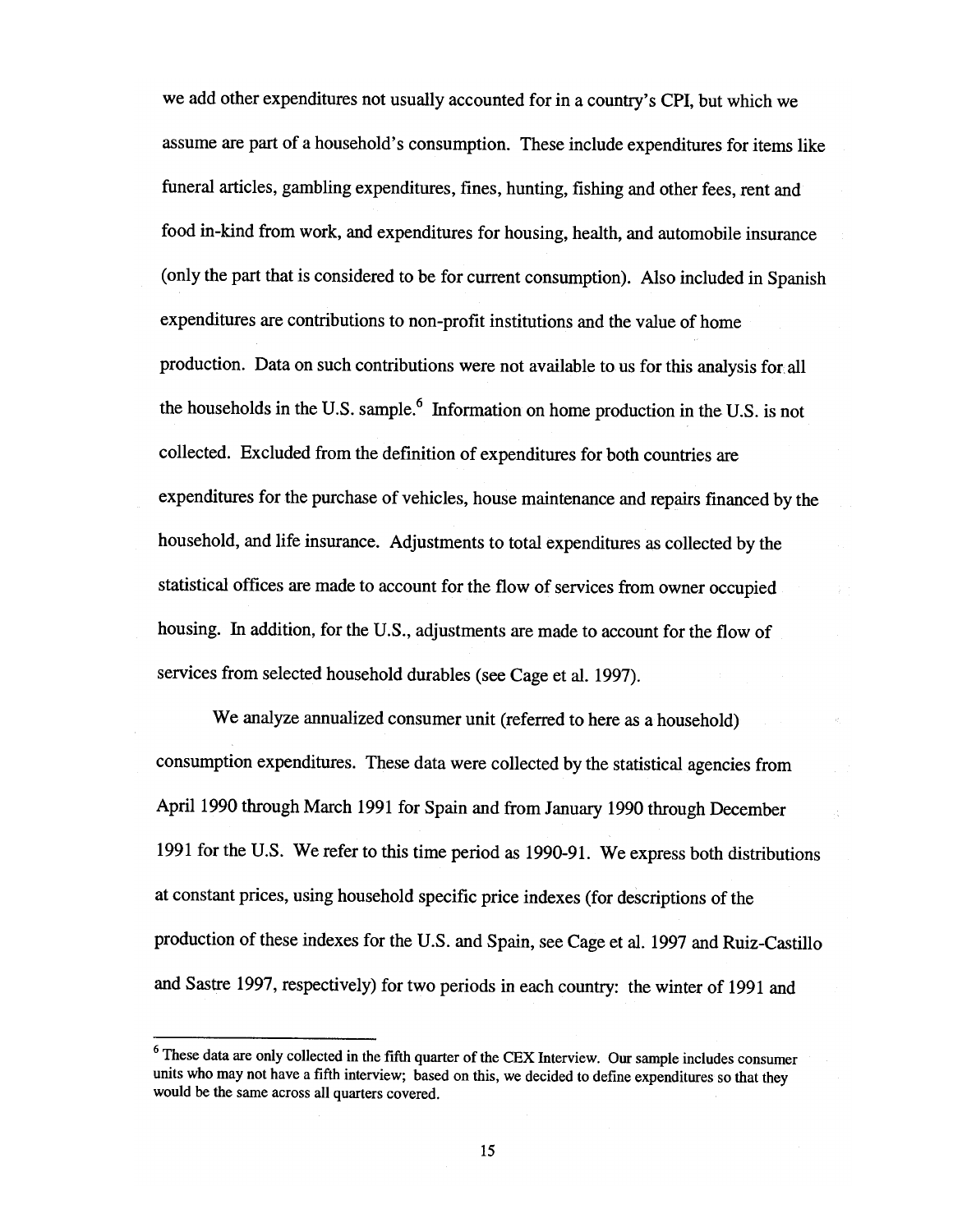the winter of 1981. Since we use household specific price indices, we are able to take into account the distributional role of changes in price relatives during the 1980's in both countries.

For comparing expenditures and welfare in the two countries, we use purchasing power parities (PPPs) for private consumption expenditures. These are rates of currency conversion that equalize the purchasing power of the two countries. This means that a given sum of money, when converted into different currencies at the PPP rates, will buy the same basket of goods and services. PPPs have the advantage over exchange rates in that they reflect only differences in the volume of goods and services purchased; in contrast, exchange rates reflect both differences in the volumes purchased in each country and also differences in price levels. PPPs based on the Elteto-Koves-Szulc (EKS) method of aggregation are used (DECD 1993). Although the EKS indexes are not additive, the DECD notes that the EKS can be used to compare levels? The EKS indexes are used since we are interested in comparing levels of expenditures and welfare. For 1991, the PPP conversion factor is 108.9 so that Spanish expenditures in pesetas are divided by 108.9 to obtain Spanish expenditures in U.S. dollars. For 1981, the PPP conversion factor is 74.74 (Godbout 1997; DECD 1993).

 $<sup>7</sup>$ An alternative is to use the Geary-Khamis (GK) index which is additive. This index is most appropriate to use when</sup> comparing structures and applying subindexes such that the sum of the adjusted subcomponent expenditures, for example, will equal total PPP adjusted expenditures. Since we are using the overall index and not subcomponent indexes to make our PPP adjustments for total expenditures, it is acceptable to use the EKS indexes. Dukhanov (1997) has noted that substantial differences result however when the two different indexes are used in adjusting subcomponents and then adding up to produce overall national account incomes, for example. However, for our study, we do not expect major differences, given that the GK PPP index for 1981 is 73.3 (versus 74.74) and the index for 1991 is and 106.8 (versus 108.9).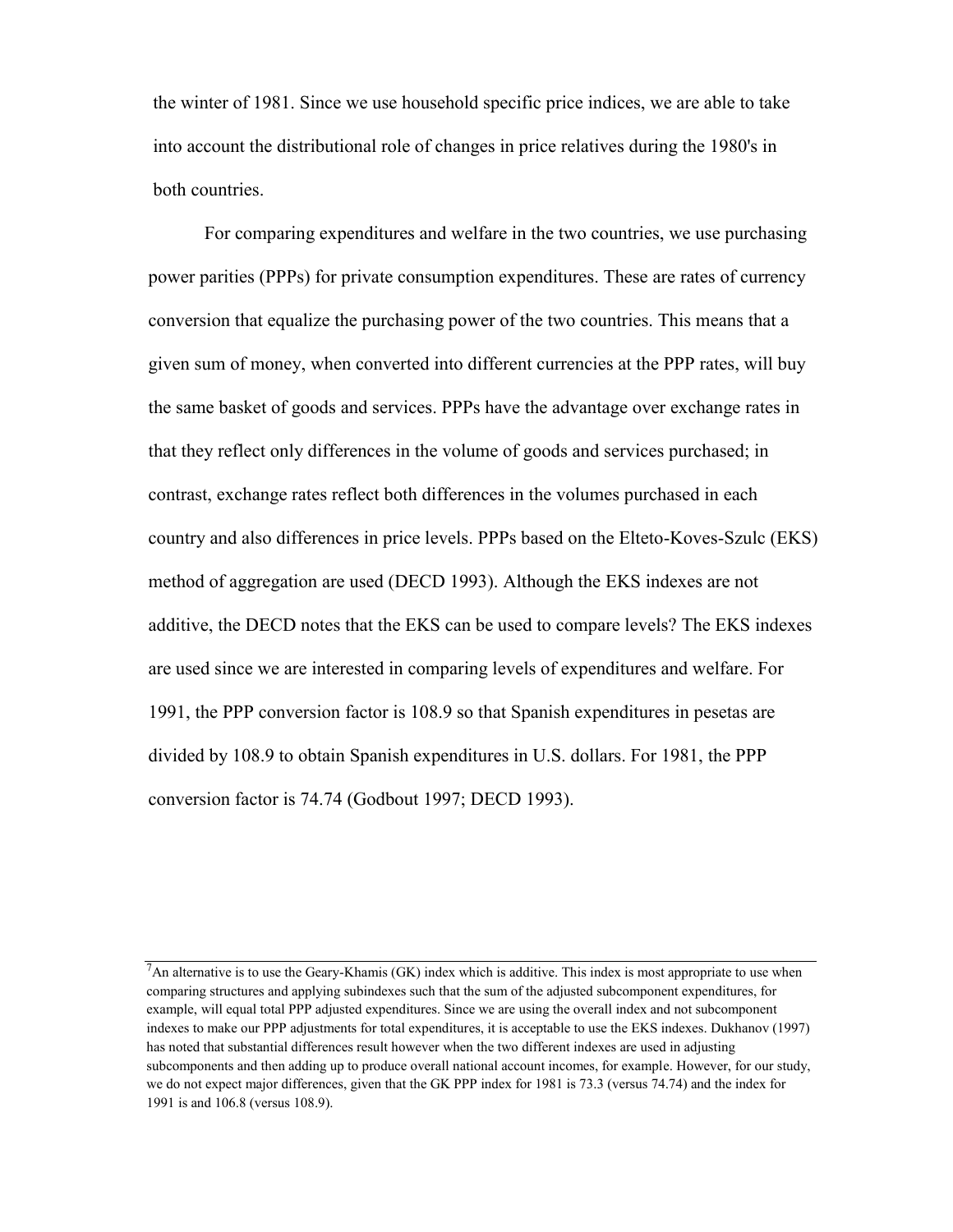For all analyses, consumer unit population weights are used. For the U.S., the average consumer unit weight for the number of quarters that the consumer unit is in the sample is used; for the household size variable, the average size is also assumed.

## **A. Spanish Data**

The Spanish EPF is a household budget survey in which interviews are spread out uniformly over a period of 52 weeks. All household members, 14 years of age or older, are supposed to record all expenditures taking place during a sample week. Then indepth interviews are conducted to register past expenditures over reference periods beyond a week and up to a year. From that information the INE estimates annual household total expenditures. Annual expenditures on food and drinks in Spain take into account the available information on bulk purchases according to the procedure developed in Pena and Ruiz-Castillo (1995). For our study, annual household total expenditures, based on this set of different reporting periods, are assigned the reference 1990-91 period according to the quarter in which the interview took place.

Data from the two most recent EPFs, collected from April 1980 to March 1981 and from April 1990 to March 1991, are used for our analysis (for details on the 1980-81 and 1990-91 surveys, respectively, see INE (1983) and INE (1992)). In the 1990-91 period, approximately 23,000 households were included in the sample. These households represent 11,298,509 households in the population and 38,494,006 persons.

#### **B. U.S. Data**

The U.S. CEX has two components: a Diary or recordkeeping survey completed by participating consumer units for two consecutive one-week periods, and an Interview survey in which the expenditures of consumer units are obtained in five interviews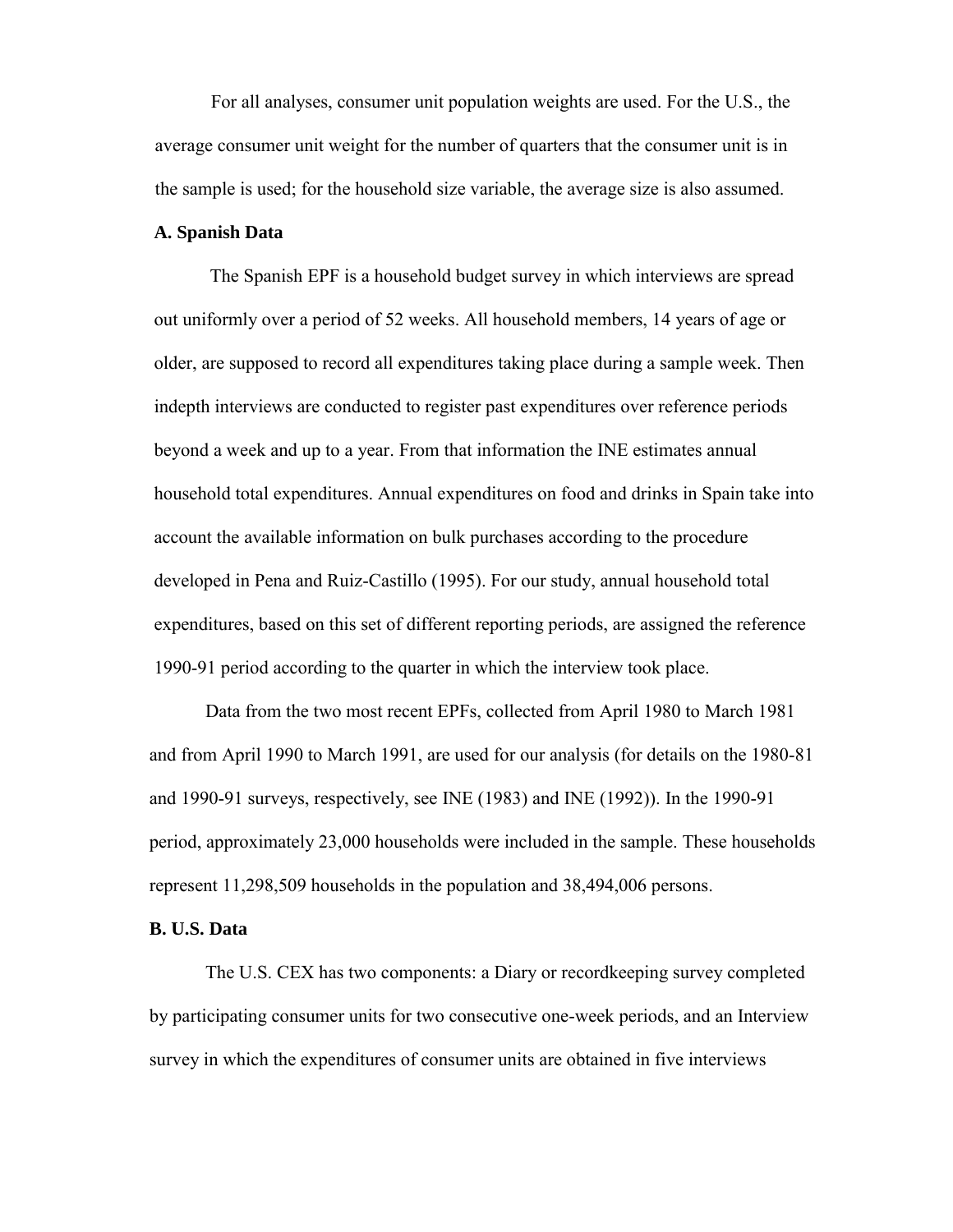conducted every three months. Survey participants record dollar amounts for goods and services purchased during the week of data collection for the Diary and during the previous three months (from the date of the interview) for the Interview. The expenditure amounts (full purchase price regardless of financing with the exception of vehicles and housing) include all sales and excise taxes for all items purchased by the consumer unit for itself or for others. Excluded from both surveys are all business-related expenditures and expenditures for which the consumer unit is reimbursed.

The Interview sample is selected on a rotating panel basis, targeted at 5,000 consumer units each quarter. About twenty percent of the sample are interviewed for the first time each quarter while twenty percent are interviewed for the last time. Consumer units are interviewed up to five times, at three-month intervals. Data from the first interview are used to `bound' expenditures for subsequent interviews and are not used in estimation.

Since we are interested in total expenditures, we use data from both the Diary and Interview following a method developed by Rob Cage at the BLS (Cage et al. 1997. The BLS (1995) estimates that about 80 to 95 percent of all expenditures are accounted for in the Interview. Not accounted for in the Interview are roughly 40 specific goods and services, e.g., soaps, laundry and cleaning products, tolls, over-the counter drugs, pet food, and personal care products. We use data from the Diary to impute additional expenditures for these omitted items to the Interview households. This was accomplished by calculating the expenditure for the Diary-unique item, as a percent of total food expense, and taking the product of this factor and the total food expense reported in the Interview. The budget shares for these items were produced by index-area and consumer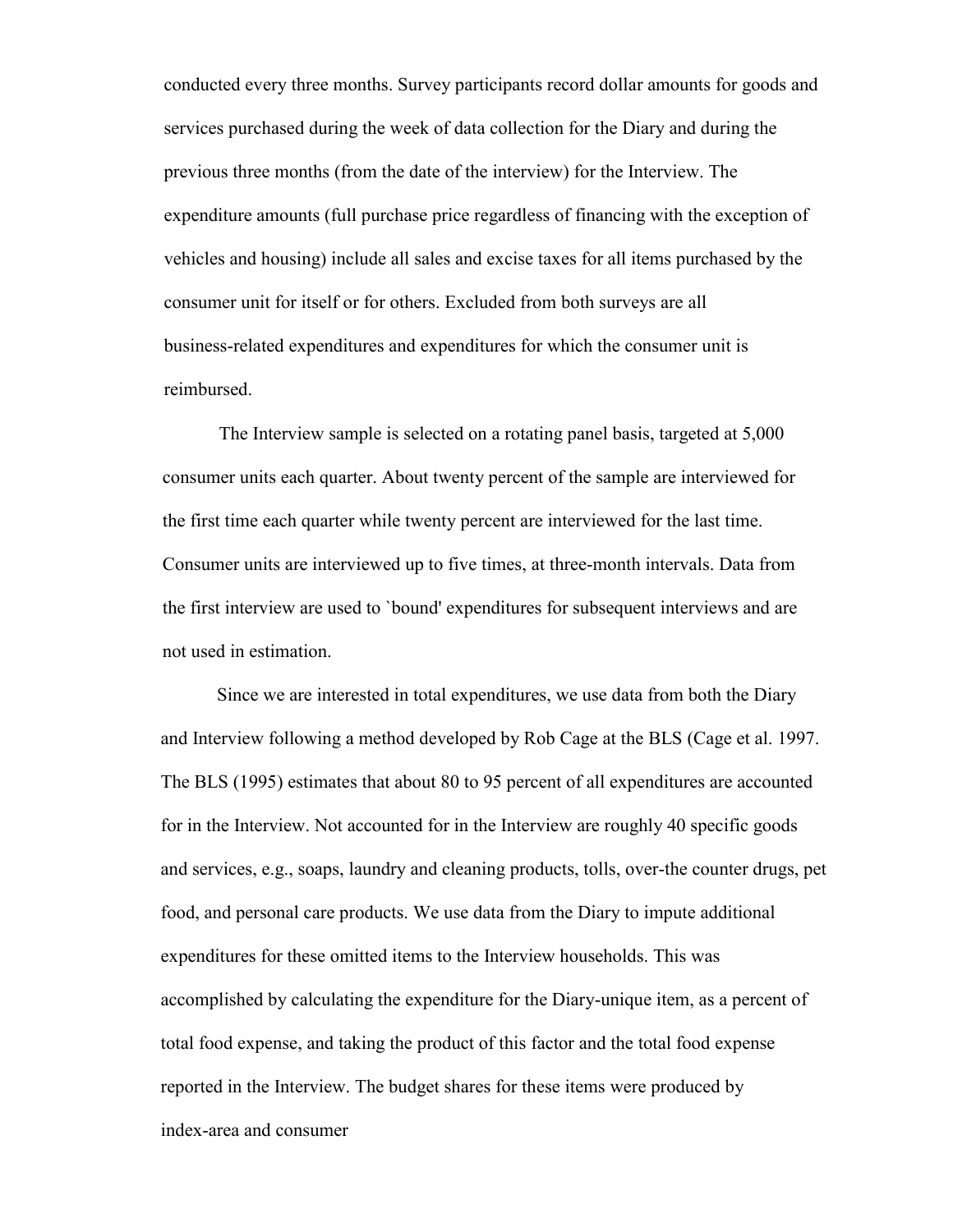unit size in the Diary sample. These shares were then mapped to the CEX Interview sample by index area and consumer unit size, and used to impute expenditures for these additional items in the Interview.

The continuous and rotating nature of the CEX Interview in the U.S. case poses special problems for the determination of the 1990-91 household expenditures distribution at current prices, that is, the equivalent of the expenditure distribution in the Spanish case. We limit ourselves to the Interview survey consumer units only, since these consumer units provide the maximum of data over the longest period of time, relative to the Diary sample. For our analysis we do not assume that the quarterly expenditure reports are independent (as in official CEX publications, see BLS 1995), but require each consumer unit to have reported expenditures for two, three, or four quarters during the time period of our study. We refer to our sample as horizontal. Restricting ourselves to households with four quarters of complete data would have been unnecessarily restrictive, while including some incomplete households allows us to increase the sample size. If we selected our households with interviews occurring over the exact time period as in the Spanish case (Summer 1990 to Spring 1991), there would only be 1,367 consumer units in the U.S. sample. In contrast, our horizontal sample is composed of 6,284 consumer units, representing 118,481,815 consumer units in the population and 307,204,548 persons. The U. S. data were collected from January 1990 to December 1991. Data from the reported quarters, during this time period, are used to produce annualized expenditures for each consumer unit. The consumer unit characteristics of household size<sup>8</sup> and age of head are based on the average of the

\_\_\_\_\_\_\_\_\_\_\_\_\_\_\_\_\_\_\_\_\_\_\_\_\_\_\_\_\_\_

 $8$  Rounded values of average household size were used for our analysis.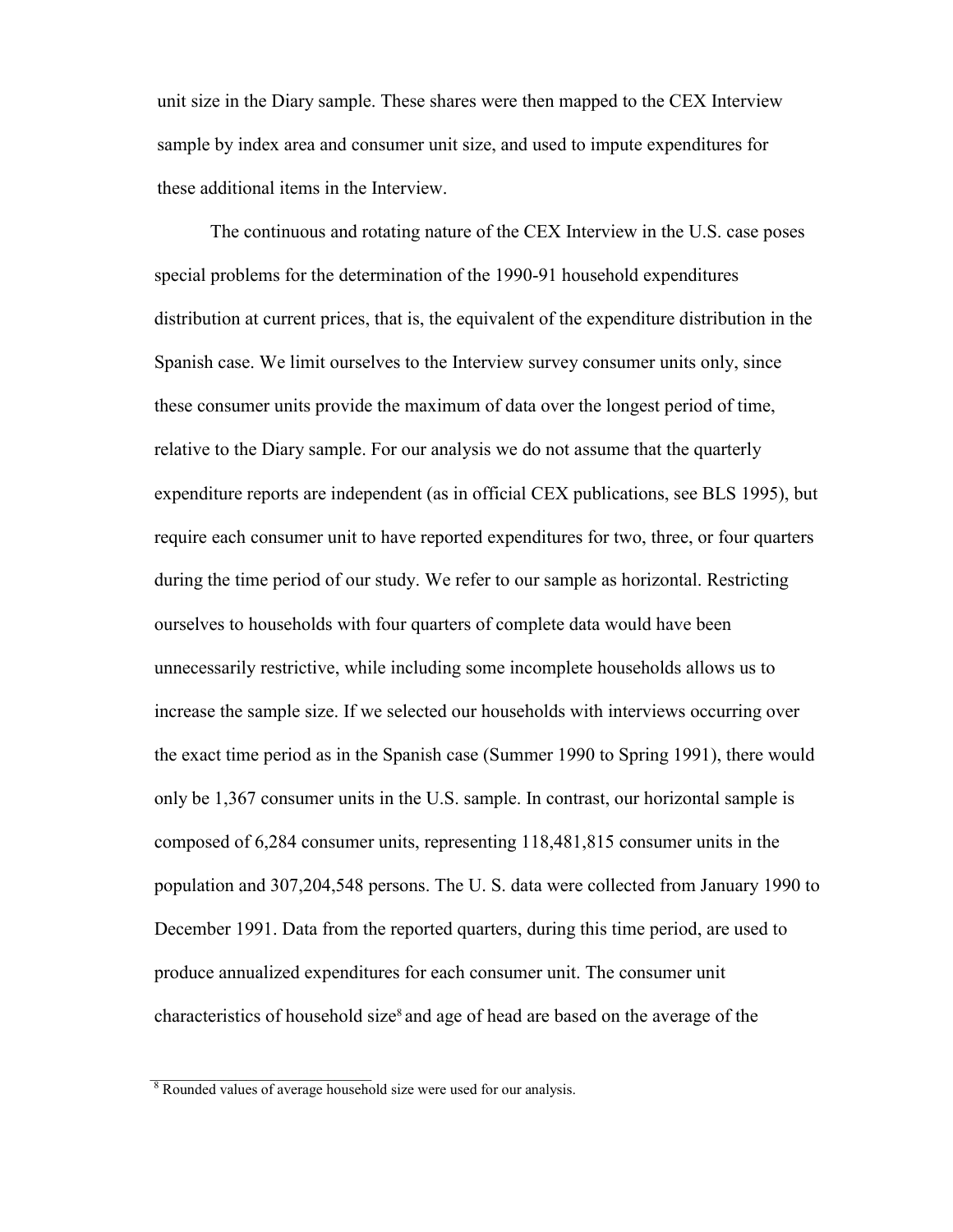quarterly values for the values reported. The population weights used for our analysis are also the result of averaging the quarterly weights over the number of quarters for which the consumer unit participates in the survey.

#### IV. **RESULTS**

Our study confirms that, in international comparisons, demographic structure and prices are important. In this section we examine the population distributions by household size, expenditures of households, inequality, and welfare. Unadjusted expenditures are used for the inequality analysis when we examine within group differences by household size. However, adjusted expenditures are used when examining overall inequality since between group differences are dependent on the adjustment factor. Since welfare for each household size depends on the scale adjustment factor, we present the unadjusted values by household size, but focus most of our attention on the results for all persons.

As shown in Table 1, we observe one and two person households in the U.S. are more numerous and have much greater mean expenditures than those in Spain. For three person households, representing about 20 percent of all persons in each country, mean expenditures are still substantially higher for the U.S. For four person households, representing about 30 percent of all persons in Spain and 24 percent in the U.S., mean expenditures are greater in the U.S., but not as great as for smaller household sizes. Except for six person households, larger households have greater mean levels of expenditures in the U.S.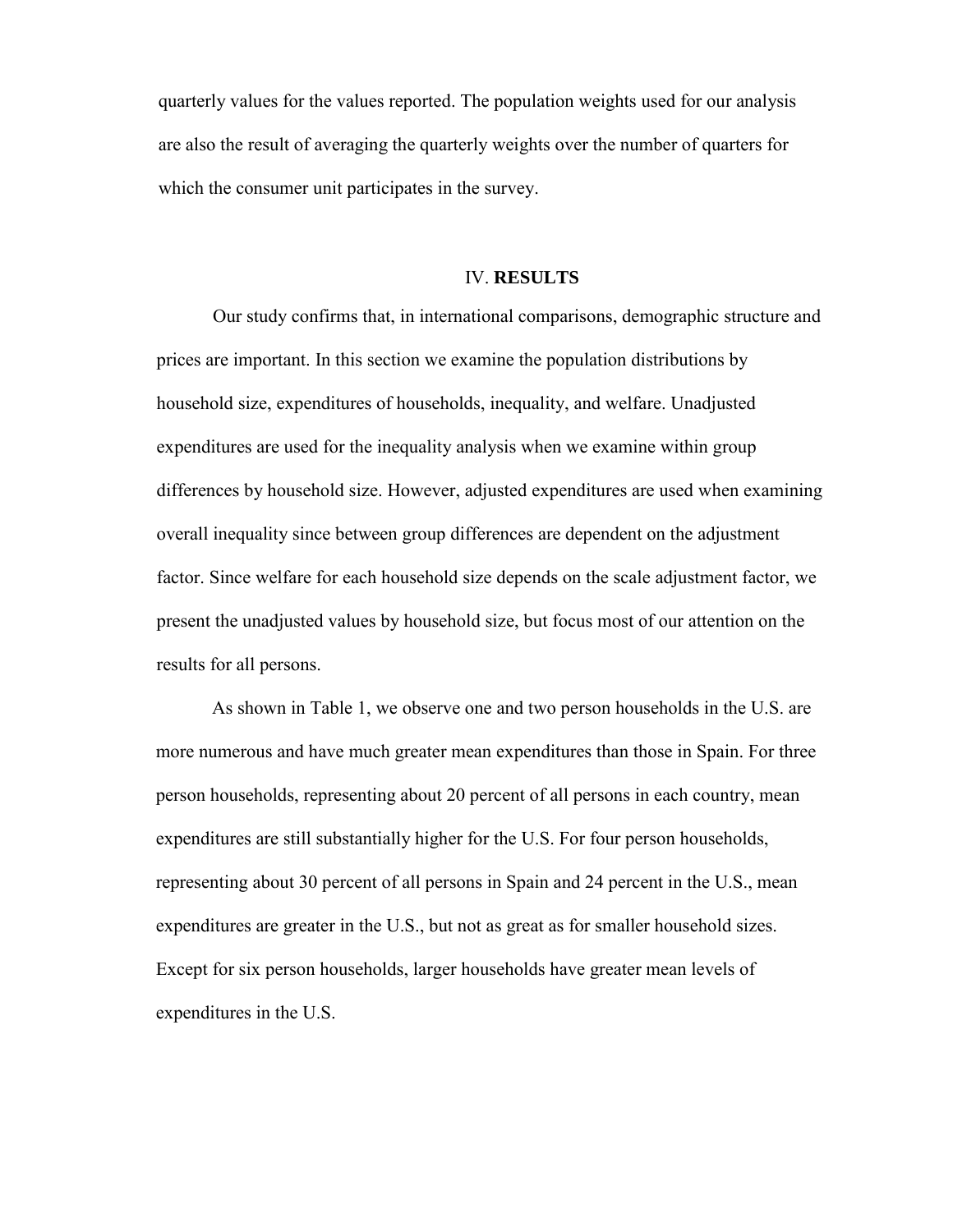The results in Table 2 illustrate the impact on means expenditures of using person versus household weighting. With person weighting, each person in a household is assigned the adjusted expenditure while with household weighting each household only is assigned a weight of 1. This means persons living in larger households will have more weight in the overall distribution of expenditures. When comparing the person weighted and household weighted expenditures, expenditures are greater in the U.S. relative to those in Spain for each scale adjustment factor. However, when comparing person weighted versus household weighted expenditures for each country, household weighted expenditures are less than person weighted expenditures when the scale factor adjustment is smaller for the U.S. ( $\Theta$ = 0.0 or 0.3). The pattern is more pronounced for Spain; household weighted expenditures are less for all scale adjustment factors other than for the per capita adjustment ( $\Theta = 1.0$ ).

The Theil indexes for households of size one to seven, based on expenditures in winter 199-91 prices, are presented in Table 3. As noted earlier, the parameter c (here equal to -1, 0, 1, and 2) summaries the sensitivity of the inequality index in different parts of the expenditure distribution: the more positive (negative) c is, the more sensitive the index is to differences at the top (bottom) of the distribution. For both the U.S. and Spain, inequality is greater when  $c=1$  than when  $c=0$ , and also when  $c=2$  versus  $c=1$ . In general, inequality in Spain is greatest when c=2 across household sizes. For the U.S., inequality is greatest when  $c=-1$  or  $c=2$ , with greater values for  $c=-1$  for households with three, four, five, or seven members. Inequality in the U.S. is less than inequality in Spain for one and two person households when c=-1, 0, or 1. Thus we could conclude that differences at the lower end of the distribution are greater for Spain than for the U.S. for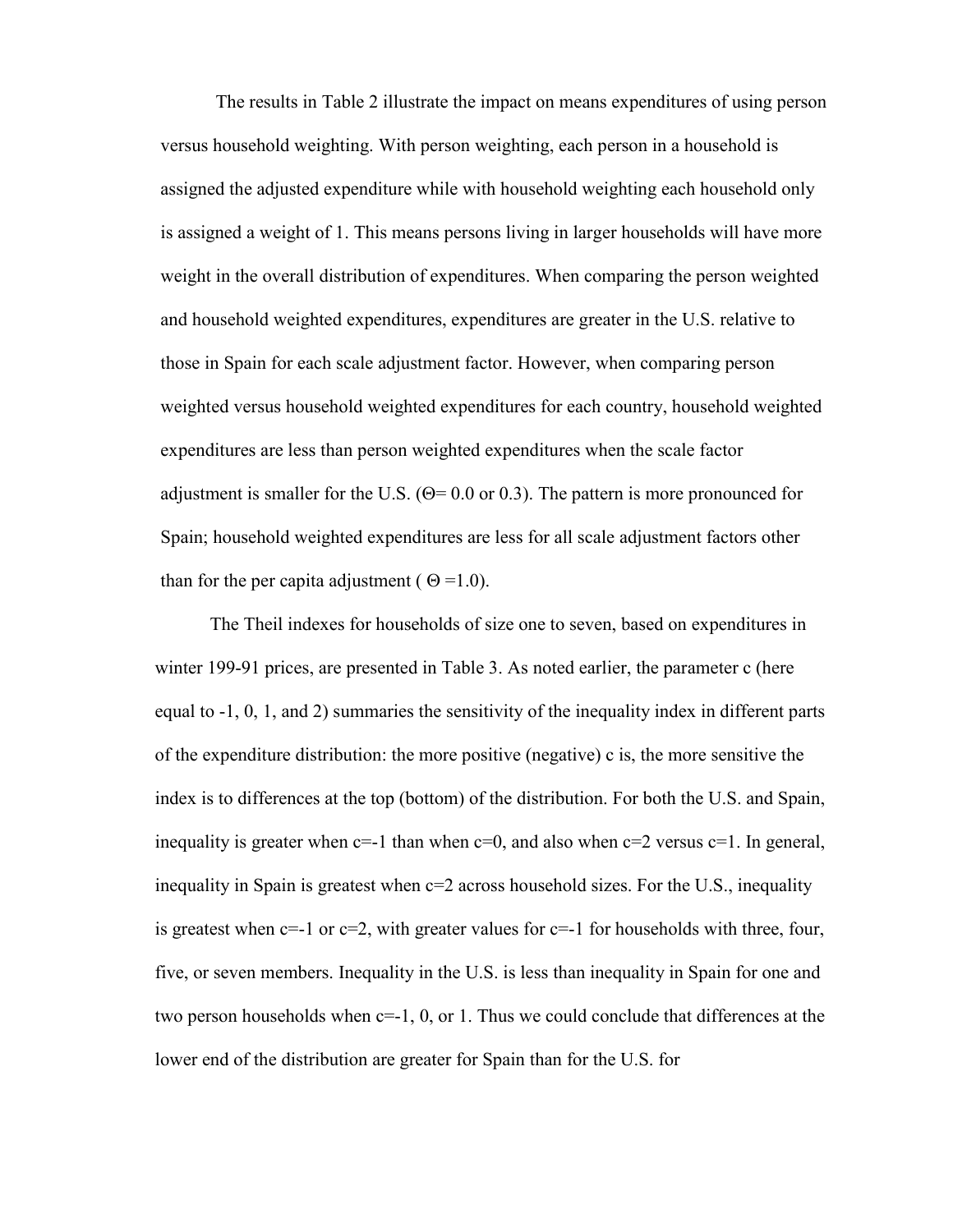these households. When  $c=2$ , inequality is less in the U.S. for households with fewer than five persons. For these households we can surmise that the differences in expenditures at the top of the Spanish distribution are greater than the differences in expenditures at the top of the U.S. distribution.

The use of decomposable inequality measures facilitates our understanding of the results for the population as a whole. In particular, for the person weighted distributions (Table 4), within group inequality is smaller in Spain than in the U.S., while the results on overall inequality depend crucially on our assumptions about the importance of economies of scale (denoted by our scale adjustment factors). As the scale adjustment factor  $(\Theta)$  varies from 0 to 1 and economies of scale tend to diminish, overall inequality in the U.S. is smaller, about the same, or considerably larger than in Spain. This difference is due to the between group differences in inequality.

Concerning the influence of prices, our results reveal that changes in relative prices from the winter of 1981 to the winter of 1991 are pro-poor in both countries (Table 5). This means that from the point of view of winter 1981, the amount that we would need to give to richer households to compensate them for inflation would be greater than the amount that we would need to give to poorer households for them to remain at the same level of welfare. However, in Spain the strength of this phenomenon decreases with household size, while the opposite is the case in the U.S. The percentage difference in inequality in the U.S. 1990-91 expenditure distribution relative to the Spanish one is rather robust to the choice of the reference price vector. The percentage differences in inequality in the U.S. relative to Spain are sensitive to household size and to our choice of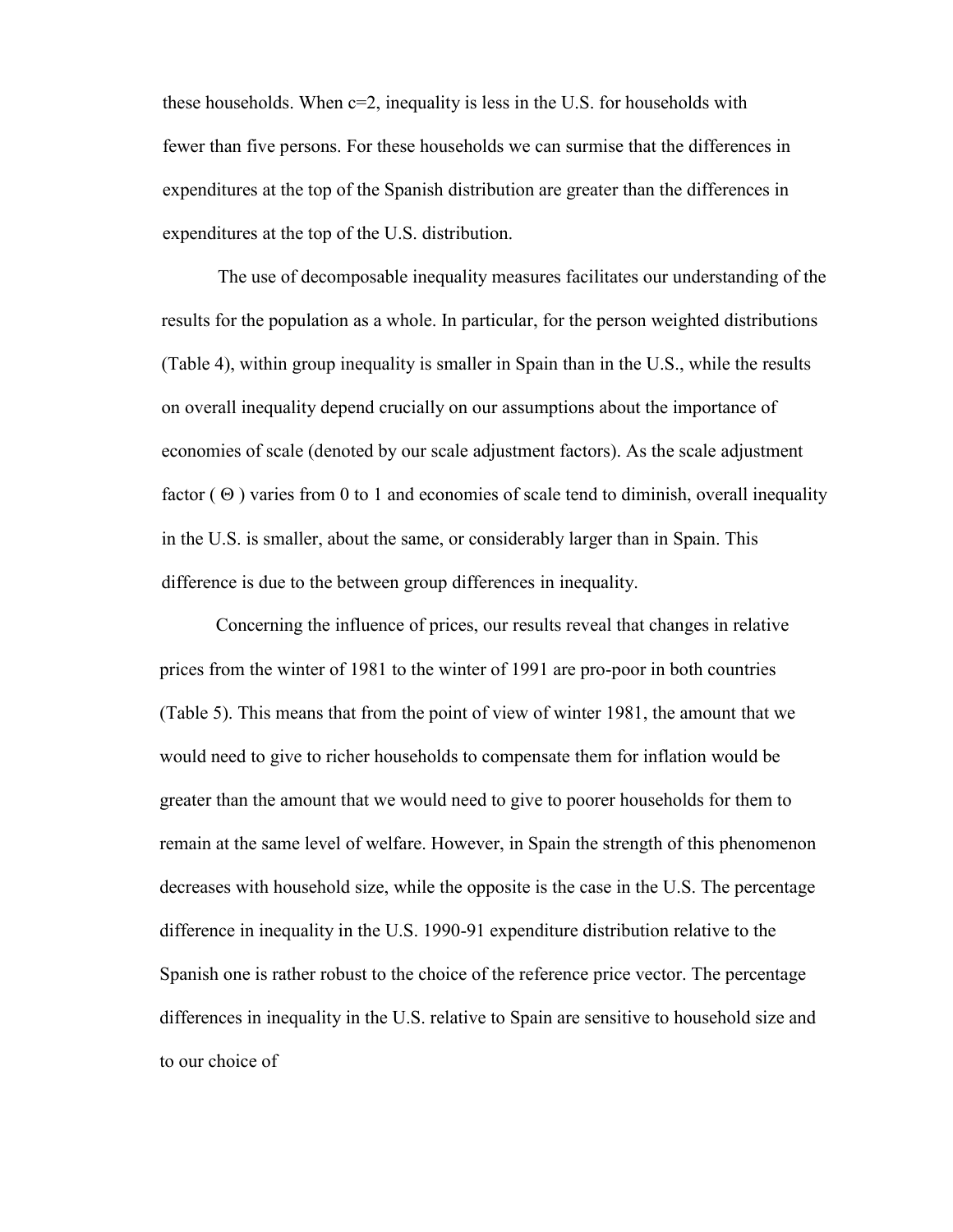the scale adjustment factor. For households of size 1 or 2 and when the scale adjustment factor equals 0.0 or 0.3, inequality is greater in Spain.

Recall that welfare is equal to mean expenditures corrected by a factor related to inequality. For the welfare analysis, we use the Theil inequality index with c=1. In Table 6 we present overall welfare for households with one to seven members. For this table, unadjusted expenditures are used. The differences in welfare exhibit the same pattern as for the means presented in Table 2. Welfare is greater in the U.S. than in Spain for all households with the exception of those with six members.

Not surprisingly, results presented in Table 7 indicate greater overall welfare for households in the U.S. as compared to those in Spain regardless of the value of  $\Theta$ . The greatest percentage of this difference is due to differences in within group inequality. Between group inequality is greater in Spain than in the U.S. when  $\Theta = 0.0$  or 0.3. Thus, for the U.S.-Spanish case, we conclude that between group inequality is sensitive to the assumption about economies of scale.

The influence of changing prices on welfare can be examined using the results presented in Table 8. The change in welfare is a function of the ratio of the change in mean expenditures and the change in inequality when inequality is defined as the Theil index with the parameter  $c=1$ . When changes in prices are greater in the U. S. relative to Spain, the ratio of the differences in means will be less than one. Since inequality, as measured by the Theil index with  $c=1$ , is dependent upon the scale adjustment factor, the ratio of the differences in inequality in the U.S may be less than, equal to, or greater than inequality in Spain. If the index value is greater in period two than in period one, then prices can be considered to be pro-poor. Thus we cannot predict the whether the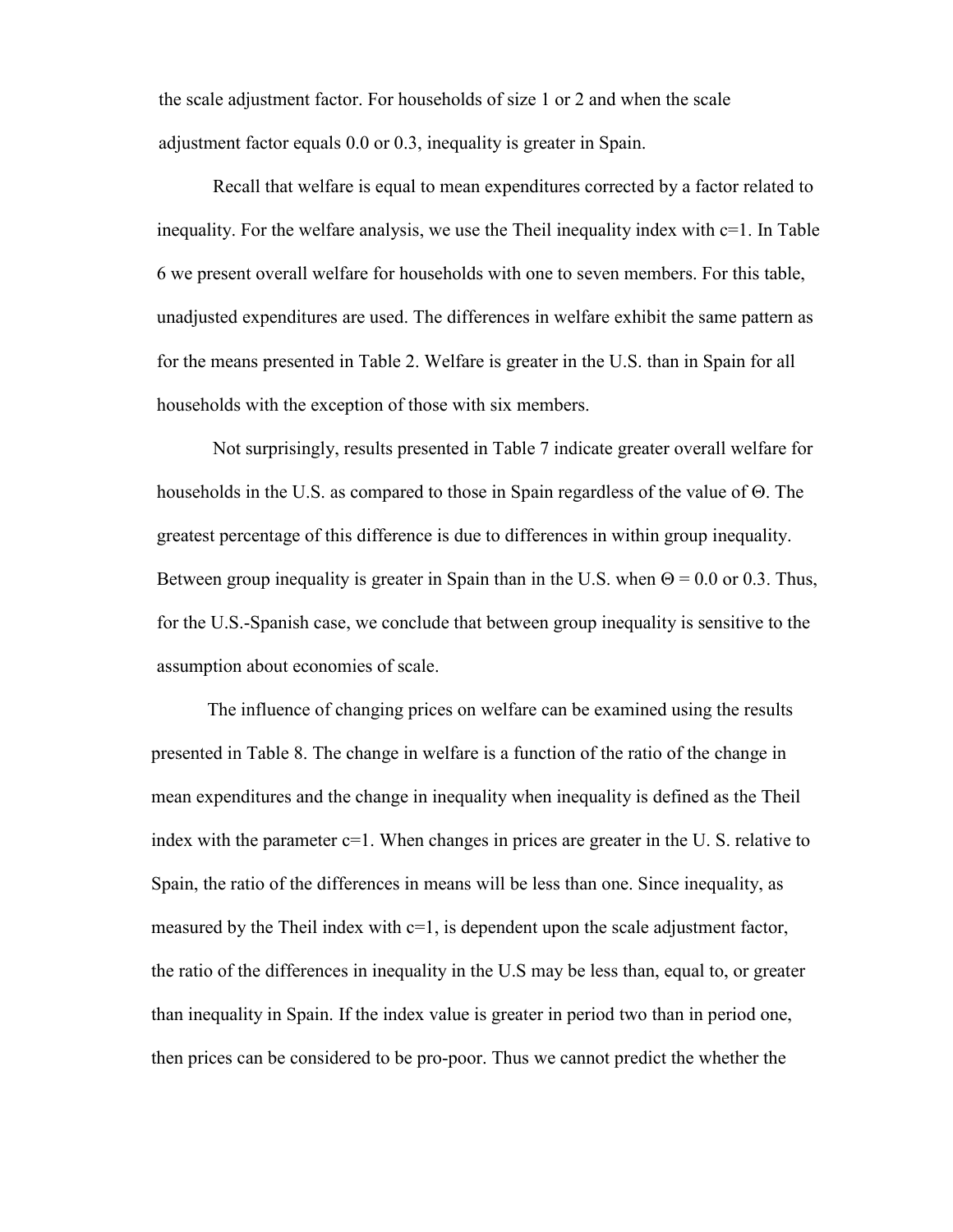differences in welfare are greater in the U.S. than in Spain when prices from one period are used versus those from another period. The ratio of the means is the impact of inflation on mean expenditures, the inequality indexes, and welfare.

As seem in Table 8, for all adjusted expenditures, inflation is greater over the 1981 to 1991 period in Spain than in the U.S. The impact on welfare is slightly less. Inequality in 1981 and 1991 for both countries is similar. However, in contrast to the impact on means, the impact of inflation on inequality is marginally greater in the U.S. than in Spain. The result of these divergent influences of inflation are reflected in the ratios of welfare at the two price vectors.

The ratios of the changes in the means, indexes, and welfare from 1981 to 1991 are presented in the last two columns of the Table 8. When the ratio is less than one, the impact of price change in the U.S. is less than the impact of price change in Spain. Our results reveal that the effect of price change in the U.S. is greater in the U.S. than for Spain for the means and for overall welfare. However, the influence on inequality is in the opposite direction.

## **V. SUMMARY AND CONCLUSIONS**

The purpose of this research was to examine the role of demographics and household specific price indices on expenditure based inequality and welfare comparisons for Spain and the U.S. Equivalence scales were assumed to depend only on household size. The 1990-91 expenditure distributions in both countries were expressed at winter of 1991 and winter of 1981 prices. Our results show that differences in demographic factors can be very important in international comparisons. We find that inequality and welfare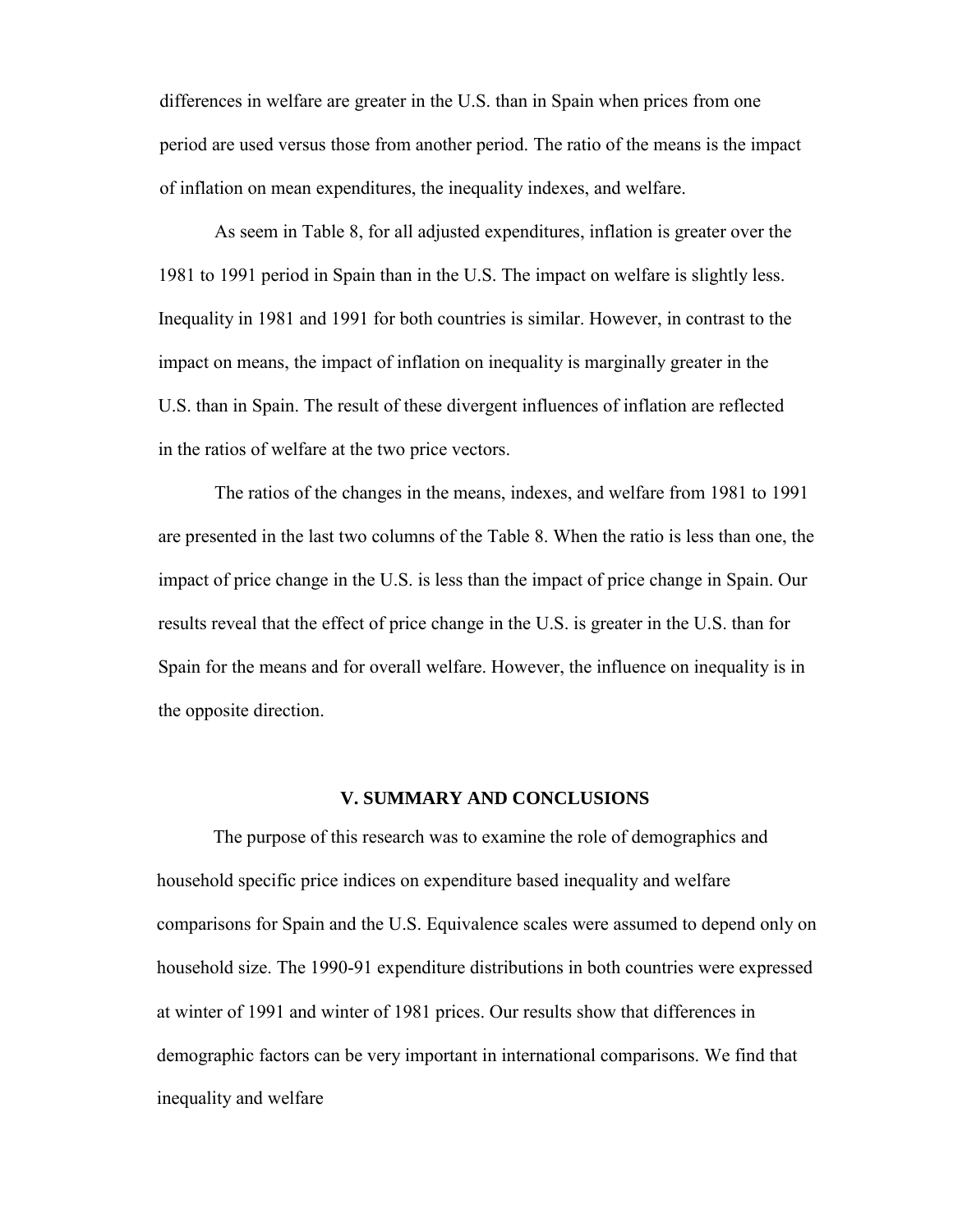comparisons are drastically different for smaller and larger households. Given this diversity, decomposable measurement instruments help to explain how results at the household size level get translated at the population level. In terms of the influence of relative prices on inequality, for both countries, prices are pro-poor. This implies that we would need to give more income to richer households than to poorer households to compensate them for inflation, over the 1981 to 1991 period. Because the distributional impact of relative prices is of a comparable order of magnitude, our inequality comparisons are robust to the choice of the reference price vector. When examining the impact of changes in overall welfare over time and across the two countries, we found less change in the U.S. in means and overall welfare, but greater changes in inequality.

In future analyses we plan examine the impact on inequality and welfare of demographic changes across partition subgroups (due to shifts in subgroup population shares over time), in addition to the impact due to differences in tastes and preferences as reflected in expenditures from an earlier period of time. Decompositions by other demographic subgroups would also be useful in helping us understand the differences that we obtain for Spain and the U.S.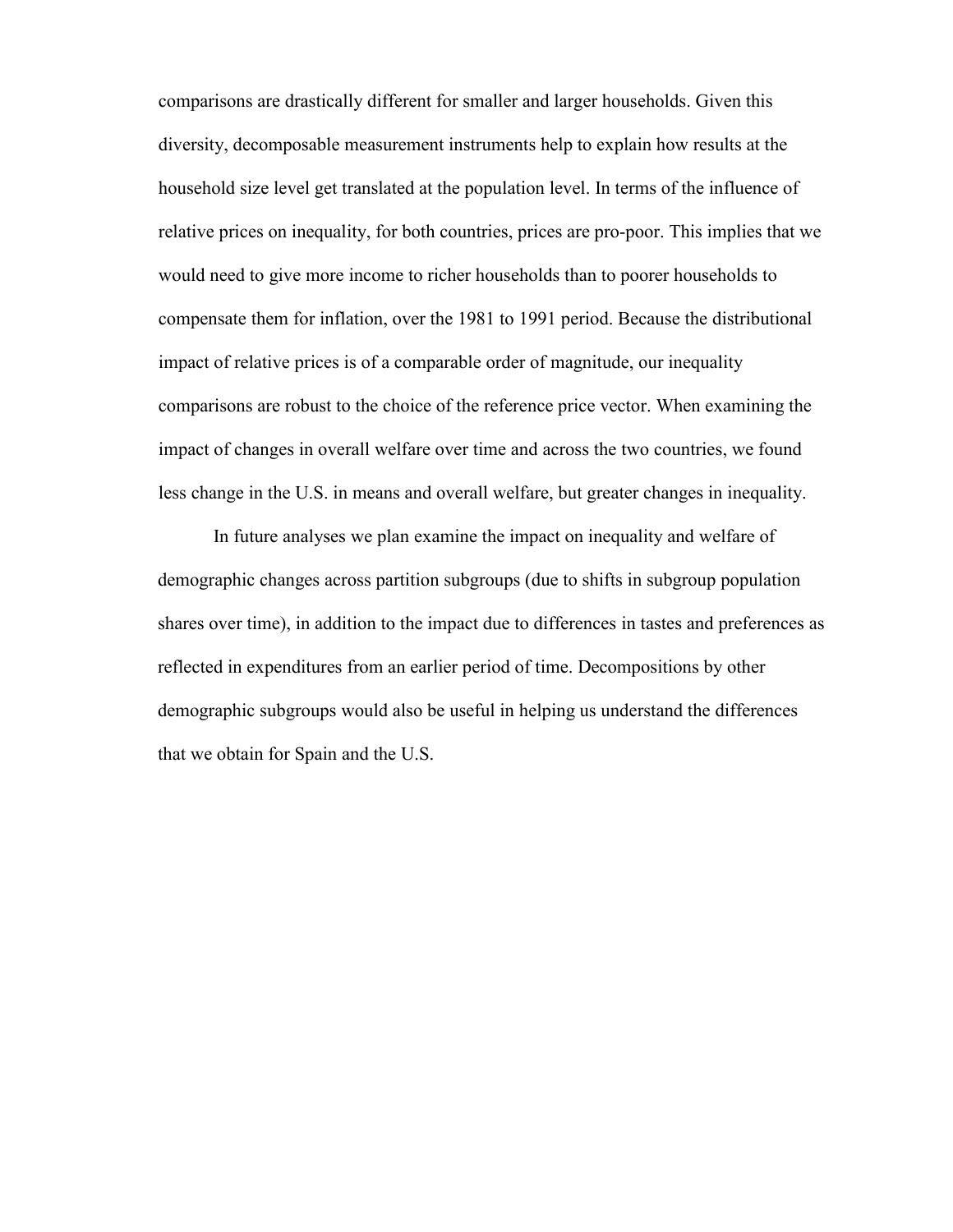#### **VI. REFERENCES**

Atkinson, A. B., L. Rainwater and T. Smeeding (1995), *Income Distribution in DECD Countries: the Evidence from the Luxembourg Income Study (LIS).* Paris: OECD.

Bureau of Labor Statistics (1995). *Consumer Expenditure Survey, 1992-93, U.S.*  Department of Labor, Bureau of Labor Statistics, Bulletin 2462. Washington, D. C.: U.S. Government Printing Office, September.

Buhmann, B., L. Rainwater, G. Schmauss and T. Smeeding (1988), "Equivalence Scales, Well-Being, Inequality and Poverty: Sensitivity Estimates Across Ten Countries Using the Luxembourg Income Study Database," *The Review of Income and* Wealth, 34: 115-142.

Burkhauser, R., T. Smeeding and J. Merz (1996), "Relative Inequality and Poverty in Germany and the United States Using Alternative Equivalence Scales," *The Review of Income and Wealth, 42:* 381-400.

Cage, Robert, Thesia I. Garner, and Javier Ruiz-Castillo (1997), "Constructing Household Specific Consumer Price Indexes: An Analysis of Different Techniques and Methods," unpublished manuscript, Division of Price and Index Number Research, Bureau of Labor Statistics, U.S. Department of Labor, Washington, D. C.; prepared for the 1997 National Bureau of Economic Research Summer Institute, Price Index Measurement Workshop, Cambridge, Massachusetts, July 22, 1997.

Coulter, F., F. Cowell and S. Jenkins (1992a), "Differences in Needs and Assessment of Income Distributions," *Bulletin of Economic Research,* 44: 77124.

Coulter, F., F. Cowell and S. Jenkins (1992b), "Equivalence Scale Relativities and the Extent of Inequality and Poverty," *Economic Journal, 102:* 1067-1082.

Cowell, F. A. and K. Kuga (1985), "Inequality Measurement: An Axiomatic Approach," *European Economic Review, 15:* 287-305.

Del Rio, C. and J. Ruiz-Castillo (1997a), "Intermediate Inequality and Welfare. The Case of Spain, 1980-81 to 1990-91 ", Universidad Carlos III de Madrid, Working Paper 96-03, Economic Series 03.

Del Rio, C. and J. Ruiz-Castillo (1997b), "An Inequality Decomposition Method Which Minimizes Equivalence Scales 'Contamnination' Problems", Universidad Carlos III de Madrid, Working Paper 97-37, Economic Series 15.

Dikhanov, Yuri (1997), "Neutralizing Substitution Bias while Retaining Additivity in U.S. National Accounts," unpublished manuscript, Statistical Advisory Services, Development Economics, World Bank, September 1997.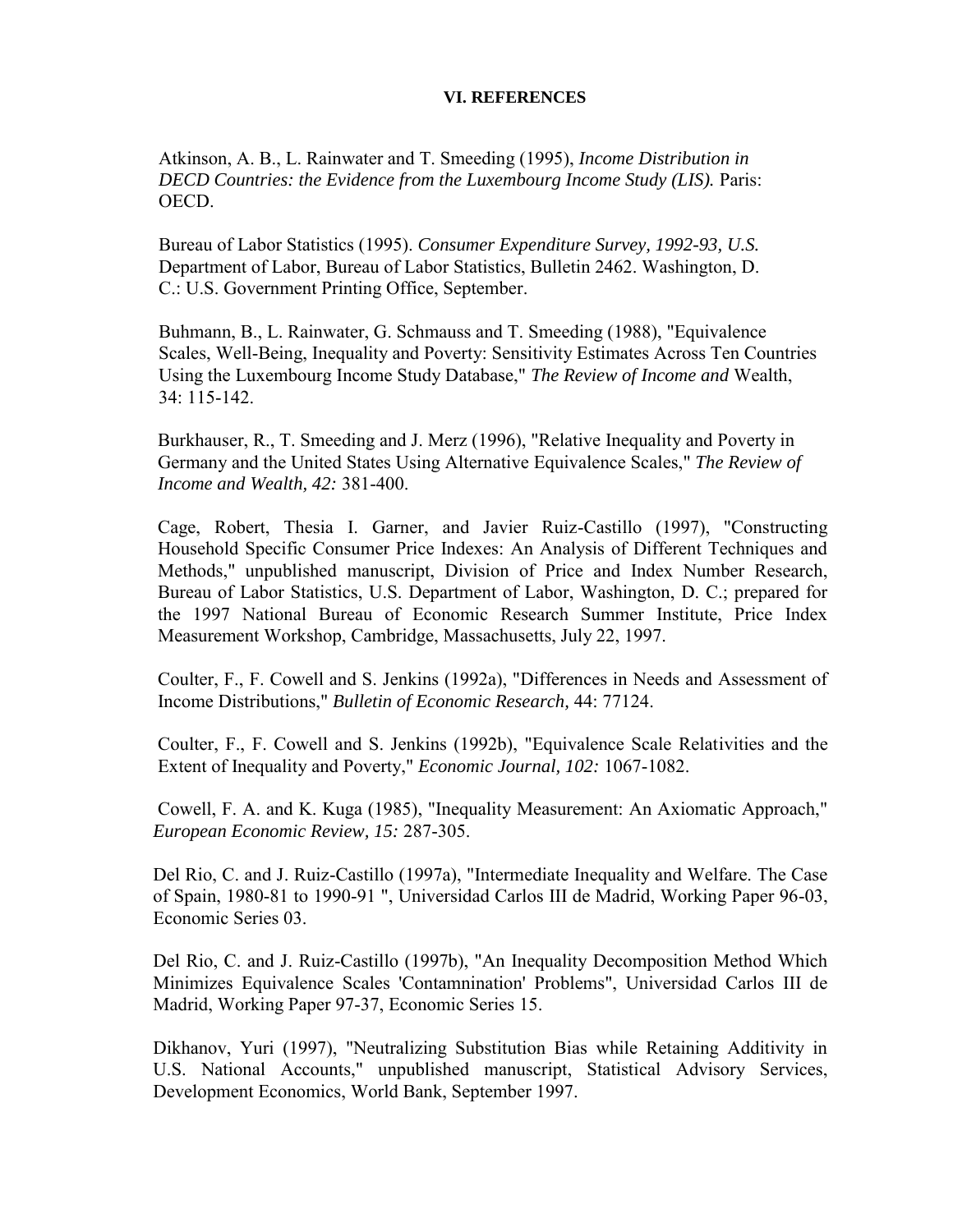Dutta, B. and J. M. Esteban (1992), "Social Welfare and Equality," *Social Choice and Welfare, 50:* 49-68.

Godbout, Todd M. (1997). Personal communication concerning calculation of PPPs using data from the OECD with data file maintained by the U.S. Bureau of Labor Statistics, Office of Productivity and Technology, Division of Foreign Labor Statistics and Trade, Washington, D. C., March 12.

Johnson, David and Stephanie Shipp (1997), "Trends in Inequality in ConsumptionExpenditures: The U.S. from 1960 to 1993," *Review of Income and Wealth,* June.

Organization for Economic Co-Operation and Development (OECD 1993), Statistics Directorate, Purchasing Power Parities and Real Expenditures, EKS Results, Volume 1, Parities de Pouvoir d'Achat et Depenses Reelles, OCED: Paris.

Pena, D. and J. Ruiz-Castillo (1995), "Inflation and Inequality Bias in the Presence of Bulk Purchases for Food and Drinks," Universidad Carlos III de Madrid, Working Paper 95-47, Statistics and Econometrics Series 15.

Phipps, S. and T. Garner (1994), "Are Equivalence Scales the Same for the United States and Canada?,"The *Review of Income and Wealth, 40:* 1-18.

Rodrigues, C. F. (1993), "Measurement and Decomposition of Inequality in Portugal, 1980/81-1990/91," Department of Applied Economics, University of Cambridge, E.S.R.C. Discussion Paper, MU 9302.

Ruiz-Castillo, J. (1995a), "Income Distribution and Social Welfare: A Review Essay," *Investigaciones Economicas, XIX:* 3-34.

Ruiz-Castillo, J. (1995b), "The Anatomy of Money and Real Inequality in Spain, 1973-74 to 1980-81," *Journal of Income Distribution, 5:* 265-281.

Ruiz-Castillo (forthcoming 1998), "A Simplified Model for Social Welfare Analysis. An Application to Spain, 1973-74 to 1980-81," *Review of Income and Wealth.*

Ruiz-Castillo, J. and M. Sastre (1997), "La construccion de indices de precios con base en 1983 para los hogares de las EPF de 1980-81 y 1990-91," unpublished manuscript, Universidad Carlos III de Madrid.

Shorrocks, A. F. (1984), "Inequality Decomposition by Population Subgroups," *Econometrica, 52:* 1369-1388.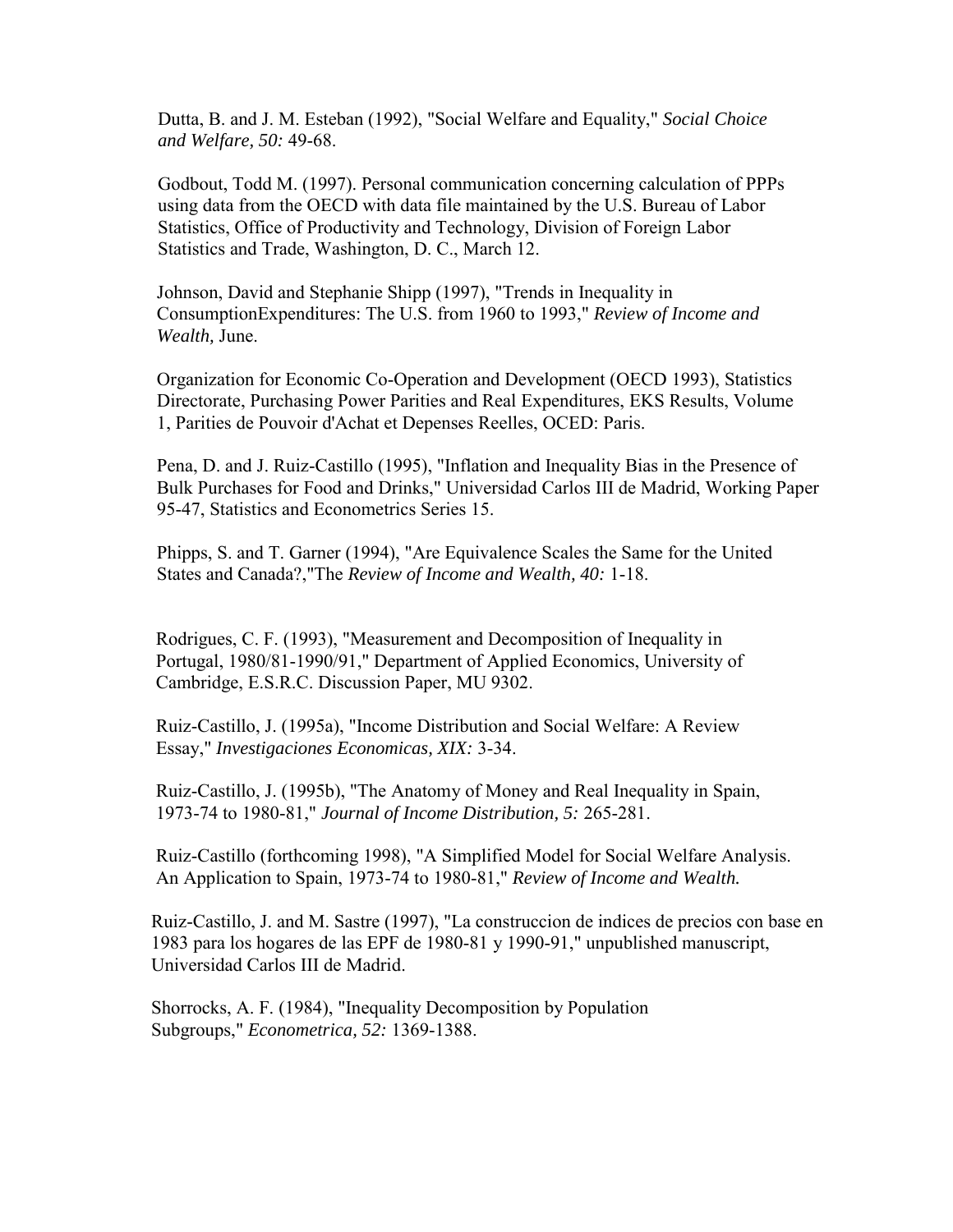#### Table 1. Population Distributions and Mean Household Expenditures by Household Size in Spain and the United States  $\sim$ 1990-91 Distributions, Expenditures in Winter 1991 Prices

Expenditures in U.S. Dollars Based on EKS Purchasing Power Parities

| Household       |              | <b>Population Distribution</b><br>of Persons | <b>Population Distribution</b> | of Households        | <b>Mean Household Expenditures</b><br>% |                                 |        |  |
|-----------------|--------------|----------------------------------------------|--------------------------------|----------------------|-----------------------------------------|---------------------------------|--------|--|
| <b>Size</b>     | <b>Spain</b> | <b>United States</b>                         | <b>Spain</b>                   | <b>United States</b> | Spain                                   | <b>United States difference</b> |        |  |
| 1               | 2.9          | 10.3                                         | 10.0                           |                      | 26.78 \$9,993.24                        | \$15,726.00                     | 57.4   |  |
| 2               | 13.1         | 23.4                                         | 22.3                           |                      | 30.34 15,417.42                         | 25,126.74                       | 63.0   |  |
| 3               | 18.3         | 19.8                                         | 20.8                           |                      | 17.08 21,702.08                         | 27,970.45                       | 28.9   |  |
| 4               | 29.3         | 23.7                                         | 25.0                           |                      | 15.35 26,646.48                         | 30,664.80                       | 15.1   |  |
| 5               | 19.4         | 12.7                                         | 13.2                           |                      | 6.61 28,016.07                          | 31,646.61                       | 13.0   |  |
| $6\phantom{1}6$ | 9.6          | 5.4                                          | 5.4                            |                      | 2.34 29,785.21                          | 29,005.84                       | $-2.6$ |  |
| 7               | 4.5          | 2.1                                          | 2.2                            |                      | 0.78 30,056.00                          | 37,382.72                       | 24.4   |  |
|                 | 97.1         | 97.4                                         | 98.9                           | 99.28                |                                         |                                 |        |  |

EKS purchasing price parity conversion factor is 108.9 Spanish pesetas to \$1 U.S. for 1991 % difference=((U.S.-Spain)/Spain)\*100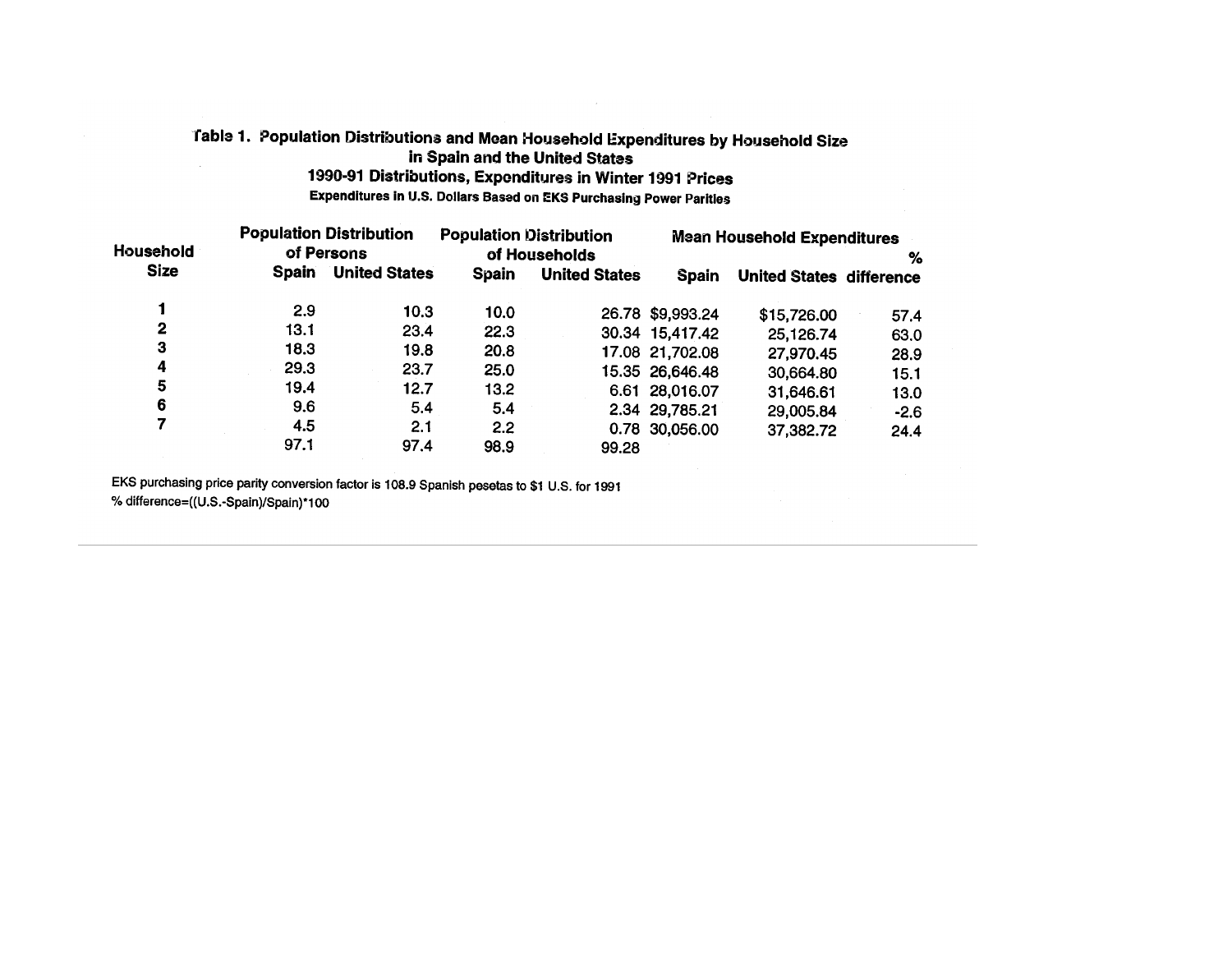## Table 2. Mean Adjusted Household Expenditures for All Households in Spain and the United States 1990-91 Distributions, Expenditures in Winter 1991 Prices Expenditures in U.S. Dollars Based on EKS Purchasing Power Parities

| <b>Scale</b>                       |              | <b>Person Weighted</b>             |            | <b>Household Weighted</b><br><b>Mean Household Expenditures</b> |                      |            |  |  |  |
|------------------------------------|--------------|------------------------------------|------------|-----------------------------------------------------------------|----------------------|------------|--|--|--|
| <b>Adjustment</b><br><b>Factor</b> |              | <b>Mean Household Expenditures</b> | %          |                                                                 | %                    |            |  |  |  |
|                                    | <b>Spain</b> | <b>United States</b>               | difference | <b>Spain</b>                                                    | <b>United States</b> | difference |  |  |  |
| 0.0                                | \$24,727.08  | \$27,643.47                        | 11.8       | \$21,958.12                                                     | \$24,642.51          | 12.2       |  |  |  |
| 0.3                                | 16,229.58    | 19,498.38                          | 20.1       | 15,218.54                                                       | 18,928.60            | 24.4       |  |  |  |
| 0.5                                | 12,355.62    | 15,656.51                          | 26.7       | 12,052.83                                                       | 16,122.20            | 33.8       |  |  |  |
| 0.7                                | 9,471.01     | 12,711.96                          | 34.2       | 9,639.08                                                        | 13,903.28            | 44.2       |  |  |  |
| 1.0                                | 6,445.01     | 9,504.06                           | 47.5       | 7,031.38                                                        | 11,393.82            | 62.0       |  |  |  |

EKS purchasing power parity conversion factor is 108.9 Spanish pesetas to \$1 U.S. for 1991 % difference=((U.S.-Spain)/Spain)\*100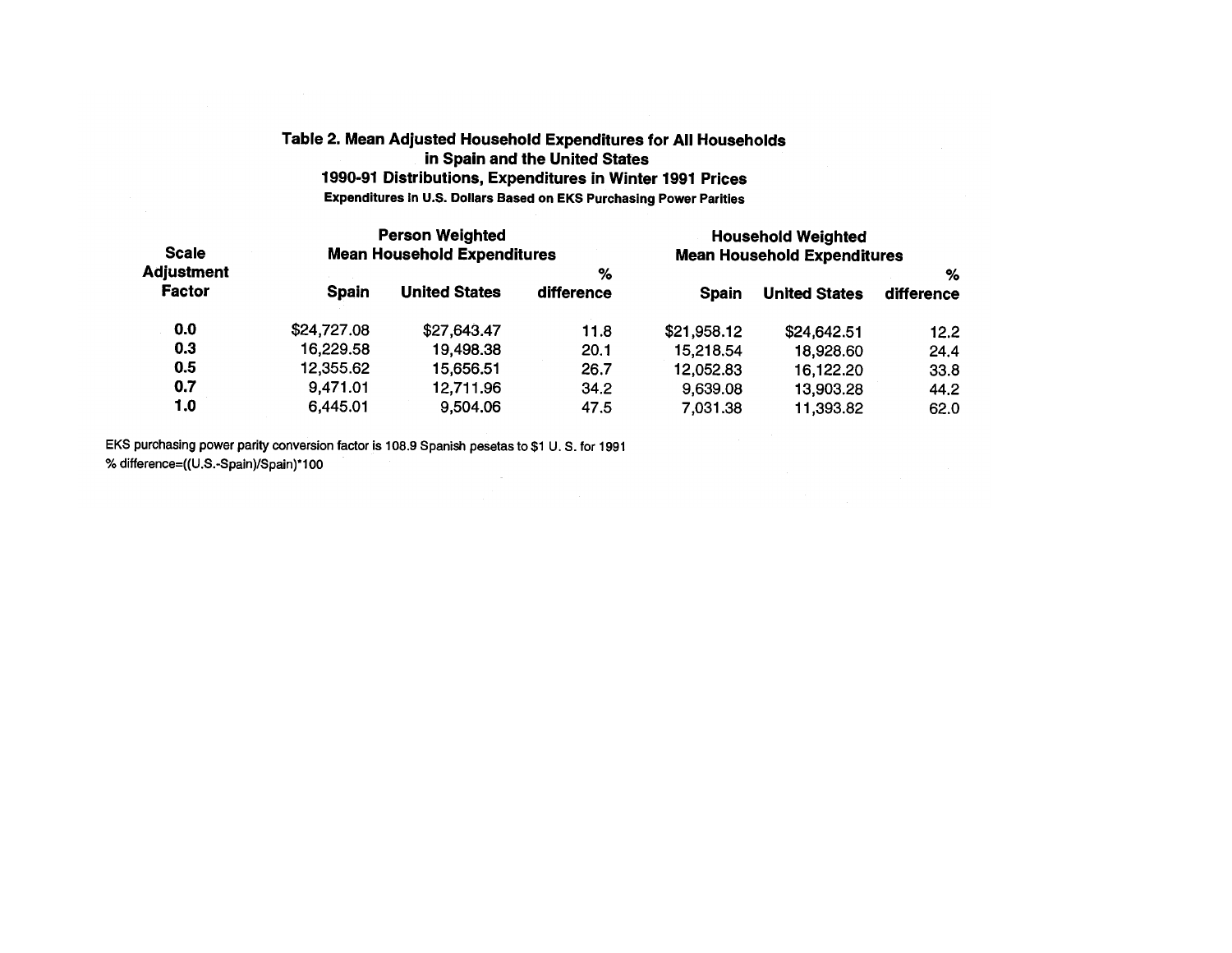## Table 3. Relative Inequality Indexes by Household Size<br>for Spain and the United States, 1990-91 Distributions of Household Expenditures in Winter 1991 Prices

| Household                             |                                                  |                      |           |           |
|---------------------------------------|--------------------------------------------------|----------------------|-----------|-----------|
| <b>Size</b>                           | <b>Theil (-1)</b>                                | Theil (0)            | Theil (1) | Theil (2) |
|                                       |                                                  | <b>Spain</b>         |           |           |
| 1                                     | 0.315                                            | 0.243                | 0.244     | 0.323     |
| 2                                     | 0.207                                            | 0.177                | 0.181     | 0.230     |
| 3                                     | 0.149                                            | 0.128                | 0.131     | 0.159     |
| 4                                     | 0.146                                            | 0.128                | 0.133     | 0.172     |
| 5                                     | 0.142                                            | 0.122                | 0.122     | 0.141     |
| Ĝ                                     | 0.159                                            | 0.128                | 0.131     | 0.161     |
| $\overline{7}$                        | 0.143                                            | 0.122                | 0.117     | 0.127     |
|                                       |                                                  | <b>United States</b> |           |           |
| 1                                     | 0.208                                            | 0.164                | 0.163     | 0.222     |
| $\overline{\mathbf{c}}$               | 0.156                                            | 0.136                | 0.140     | 0.175     |
| 3                                     | 0.163                                            | 0.133                | 0.129     | 0.145     |
| 4                                     | 0.151                                            | 0.127                | 0.124     | 0.140     |
| 5                                     | 0.171                                            | 0.148                | 0.156     | 0.210     |
| 6                                     | 0.200                                            | 0.158                | 0.165     | 0.222     |
| $\overline{7}$                        | 0.192                                            | 0.162                | 0.160     | 0.184     |
|                                       | % difference between the United States and Spain |                      |           |           |
| 1                                     | $-34.0$                                          | $-32.5$              | $-9.0$    | $-49.4$   |
| $\mathbf{2}$                          | $-24.7$                                          | $-23.1$              | $-3.4$    | $-39.0$   |
| 3                                     | 9.4                                              | 3.7                  | 10.9      | $-19.2$   |
| 4                                     | 3.5                                              | $-0.8$               | 5.6       | $-27.8$   |
| 5                                     | 20.1                                             | 21.2                 | 72.0      | 10.1      |
| 6                                     | 25.9                                             | 23.7                 | 69.6      | 2.7       |
| 7                                     | 34.2                                             | 32.6                 | 56.8      | 25.5      |
| % difference=((U.S.-Spain)/Spain)*100 |                                                  |                      |           |           |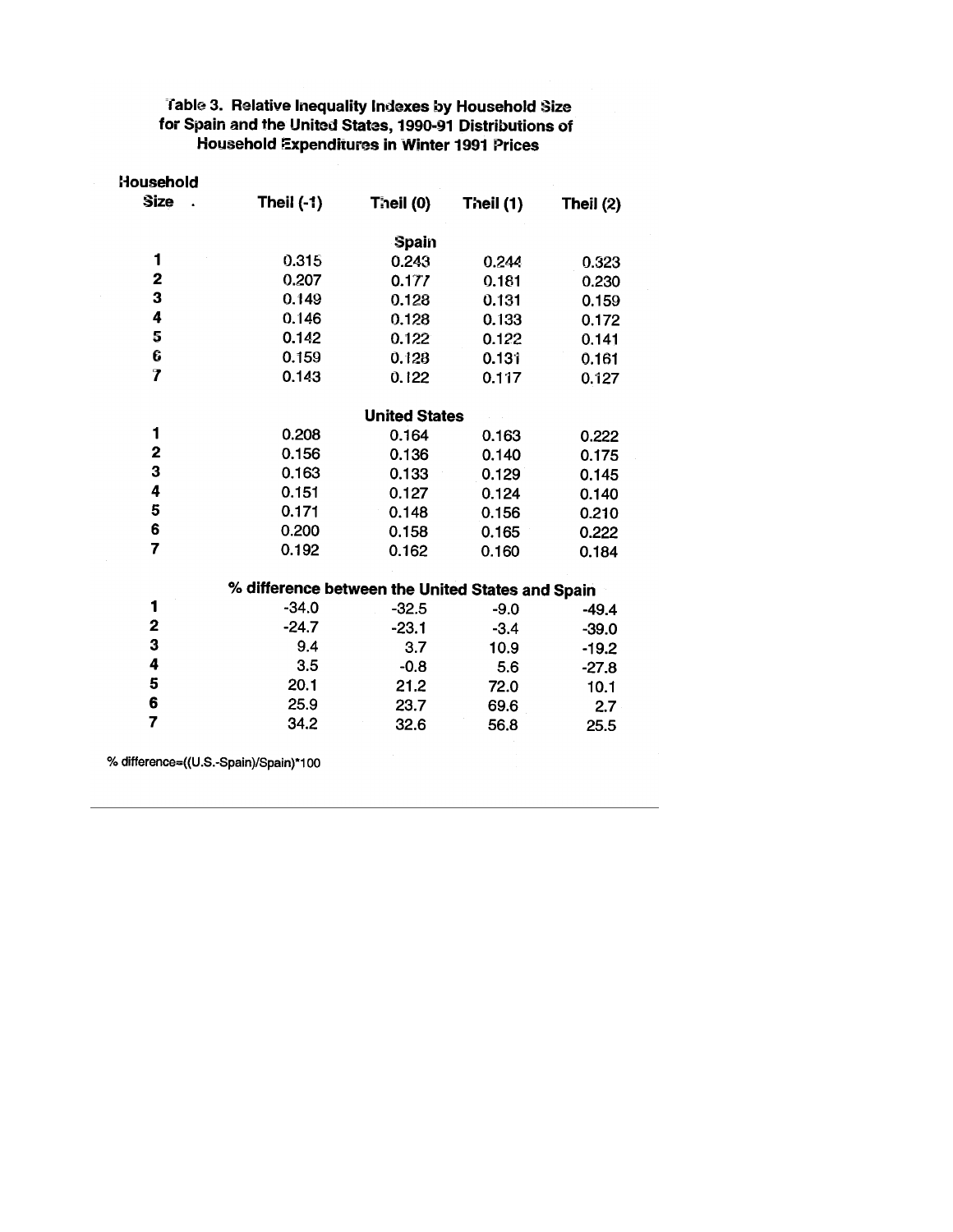## Table 4. Relative Inequality (Theil c=0) Indexes of 1990-91 Distributions of Adjusted Household Expenditures in Winter 1991 Prices All Households in Spain and the United States (person weighted)

|                   |                     | <b>Inequality in Spain</b> |                       |       |        |         | <b>Inequality in the United States</b> |       |                       |      |                                |               | % difference between the |  |  |
|-------------------|---------------------|----------------------------|-----------------------|-------|--------|---------|----------------------------------------|-------|-----------------------|------|--------------------------------|---------------|--------------------------|--|--|
| <b>Scale</b>      | <b>Within Group</b> |                            | <b>Between Groups</b> |       |        |         | <b>Within Group</b>                    |       | <b>Between Groups</b> |      | <b>United States and Spain</b> |               |                          |  |  |
| <b>Adjustment</b> |                     |                            | % of                  |       | $%$ of |         |                                        | % of  |                       | % of |                                | <b>Within</b> | <b>Between</b>           |  |  |
| Factor            | Overall             |                            | total                 |       | total  | Overall |                                        | total |                       |      | total Overall Group            |               | <b>Groups</b>            |  |  |
| 0.0               | 0.166               | 0.136                      | 81.8                  | 0.030 | 18.2   | 0.161   | 0.140                                  | 86.9  | 0.021                 | 13.0 | $-3.2$                         | 2.9           | $-30.8$                  |  |  |
| 0.3               | 0.145               | 0.136                      | 93.7                  | 0.009 | 6.3    | 0.144   | 0.140                                  | 97.0  | 0.004                 | 3.0  | $-0.6$                         | 2.9           | $-52.5$                  |  |  |
| 0.5               | 0.139               | 0.136                      | 97.9                  | 0.003 | 2.1    | 0.146   | 0.140                                  | 95.6  | 0.006                 | 4.4  | 5.4                            | 2.9           | 122.0                    |  |  |
| 0.7               | 0.140               | 0.136                      | 97.4                  | 0.004 | 2.6    | 0.160   | 0.140                                  | 95.6  | 0.020                 | 13.4 | 4.9                            | 2.9           | 451.6                    |  |  |
| 1.0               | 0.155               | 0.136                      | 88.1                  | 0.018 | 11.9   | 0.201   | 0.140                                  | 69.6  | 0.061                 | 30.4 | 30.3                           | 2.9           | 231.9                    |  |  |

For text later: At winter 1981 prices, the within group change marginally favors the U.S. (% difference between the U.S. and Spain is negative), contrary to what happens at winter 1991 prices.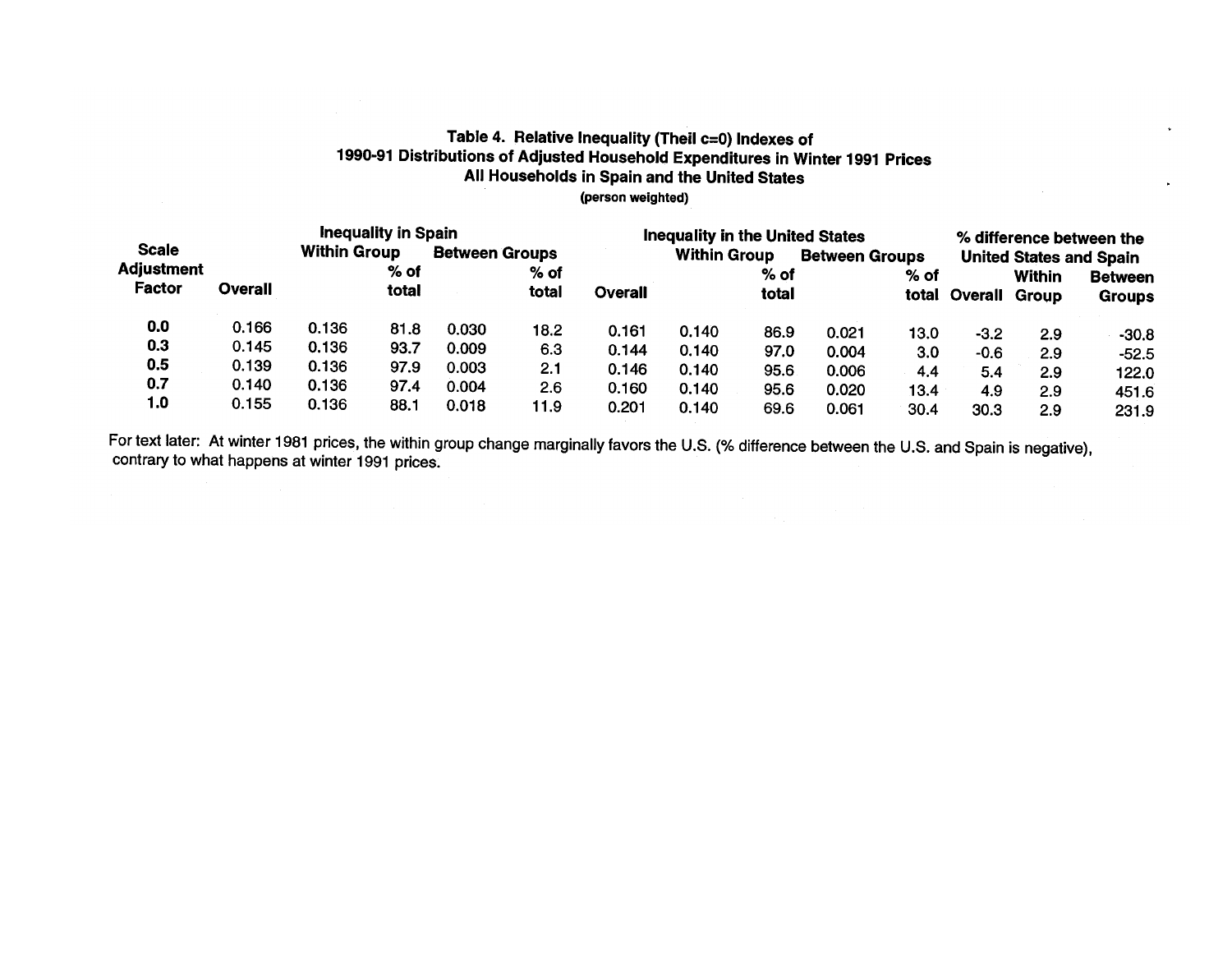## Table 5. Changes in Relative Inequality (Theil c=0) Based on 1990-91 Distributions of Household Expenditures in Winter 1981 Prices and Winter 1991 Prices by Household Size and for All Households in Spain and the United States

|                                  |                      | % difference in Inequality between<br>the United States and Spain                                                                                                    |                                                                                        |  |  |  |
|----------------------------------|----------------------|----------------------------------------------------------------------------------------------------------------------------------------------------------------------|----------------------------------------------------------------------------------------|--|--|--|
|                                  |                      |                                                                                                                                                                      |                                                                                        |  |  |  |
| <b>Spain</b>                     | <b>United States</b> | <b>Winter 1981 Prices</b>                                                                                                                                            | Winter 1991 Prices                                                                     |  |  |  |
| 3.7                              | 1.5                  |                                                                                                                                                                      | $-32.5$                                                                                |  |  |  |
| 3.6                              |                      |                                                                                                                                                                      | $-23.1$                                                                                |  |  |  |
| 3.0                              |                      |                                                                                                                                                                      | 3.7                                                                                    |  |  |  |
| 1.9                              |                      |                                                                                                                                                                      | $-0.8$                                                                                 |  |  |  |
| 3.5                              |                      |                                                                                                                                                                      | 21.2                                                                                   |  |  |  |
| 1.5                              |                      |                                                                                                                                                                      | 23.7                                                                                   |  |  |  |
| 2.6                              | 8.3                  | 25.6                                                                                                                                                                 | 32.6                                                                                   |  |  |  |
| All Households (person weighted) |                      |                                                                                                                                                                      |                                                                                        |  |  |  |
| 3.1                              |                      |                                                                                                                                                                      | $-3.2$                                                                                 |  |  |  |
| 3.1                              |                      |                                                                                                                                                                      | $-0.6$                                                                                 |  |  |  |
| 2.8                              |                      |                                                                                                                                                                      | 5.4                                                                                    |  |  |  |
| 2.4                              |                      |                                                                                                                                                                      | 14.4                                                                                   |  |  |  |
| 1.6                              | 4.4                  | 26.8                                                                                                                                                                 | 30.3                                                                                   |  |  |  |
|                                  |                      | % change in 1990-91 Distribution Inequality<br>at Both Price Vectors<br>(Winter 1981 and Winter 1991)<br>1.8<br>4.4<br>5.6<br>5.4<br>5.1<br>2.2<br>3.5<br>4.2<br>4.6 | $-31.0$<br>$-21.7$<br>2.2<br>$-4.4$<br>19.1<br>19.5<br>$-2.4$<br>$-1.0$<br>4.0<br>12.0 |  |  |  |

% change=((1991-1981)/1981)\*100

% difference=((U.S.-Spain)/Spain)\*100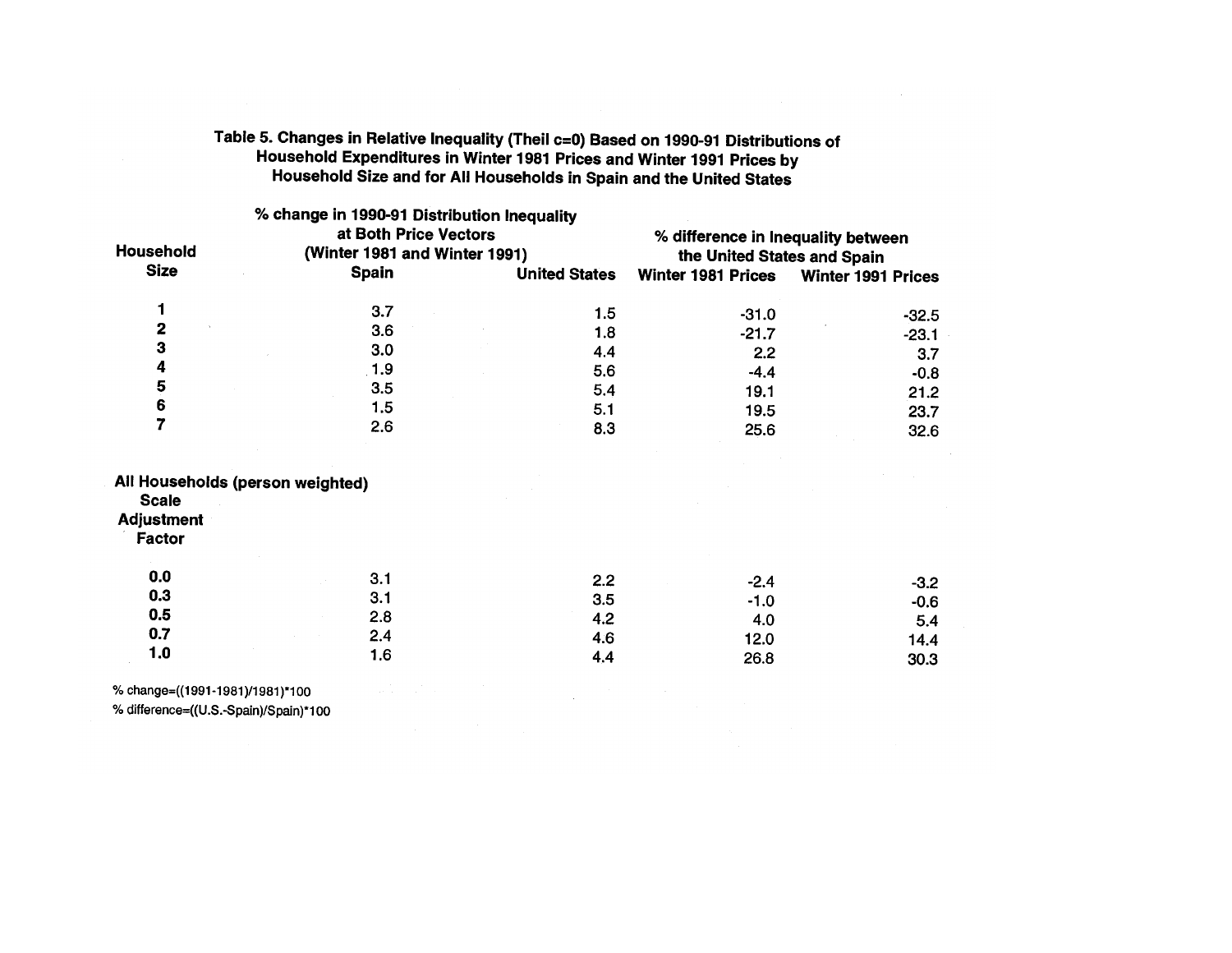## Table 6. Overall Welfare (Theil c=1) by Household Size Based on 1990-91 Distributions of Unadjusted Household Expenditures in Winter 1991 Prices in Spain and the United States (person weighted)

| Household<br><b>Size</b> | <b>Spain</b> | <b>United States</b> | % difference between the<br><b>United States and Spain</b> |
|--------------------------|--------------|----------------------|------------------------------------------------------------|
|                          | \$7,552.91   | \$13,159.99          | 74.2                                                       |
| 2                        | 12,623.77    | 21,600.89            | 71.1                                                       |
| з                        | 18,867.20    | 24,365.14            | 29.1                                                       |
| 4                        | 23,102.40    | 26,859.48            | 16.3                                                       |
| 5                        | 24,590.56    | 26,723.39            | 8.7                                                        |
| 6                        | 25,891.05    | 24,215.68            | $-6.5$                                                     |
|                          | 26,528.68    | 31,412.34            | 18.4                                                       |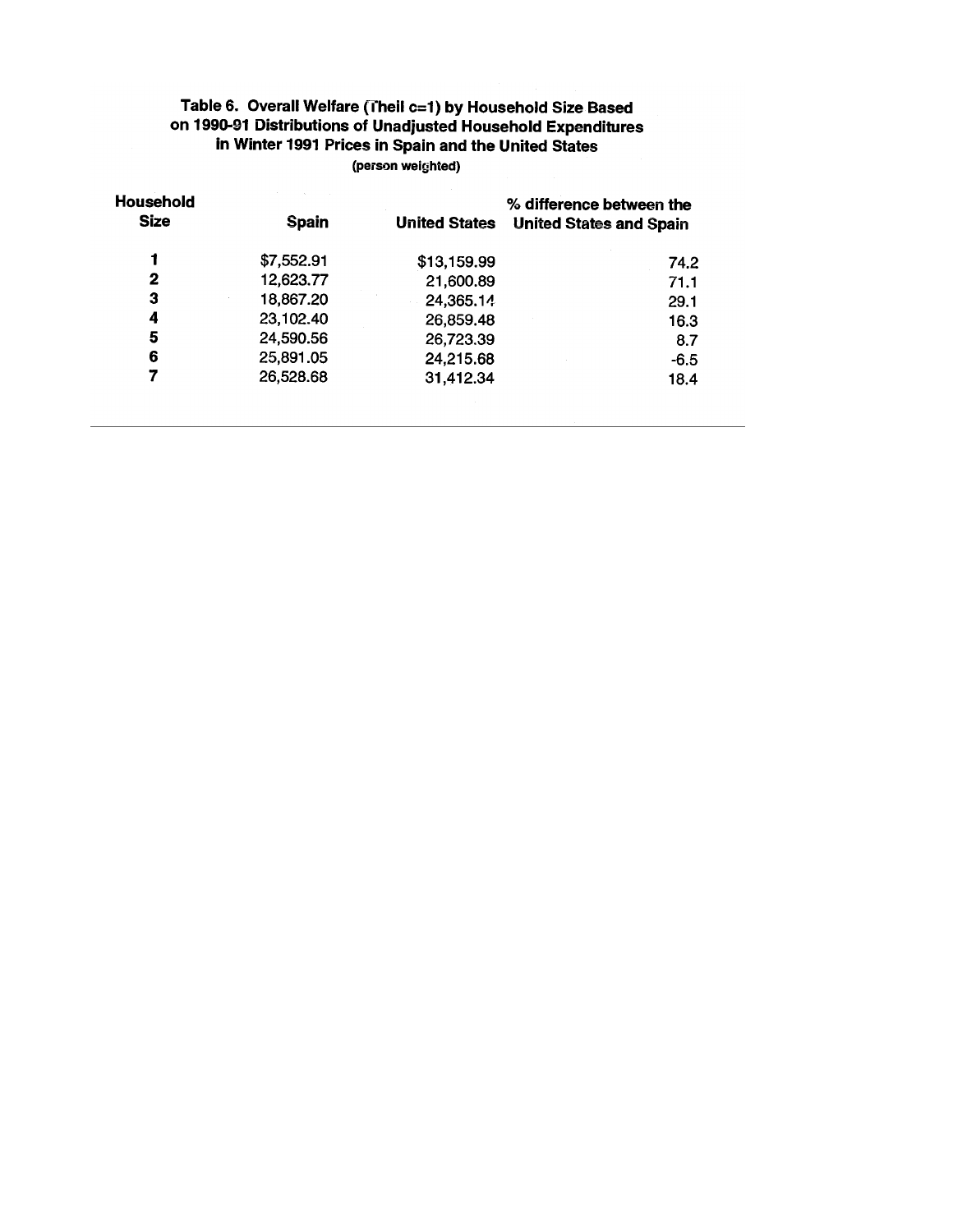## Table 7. Overall Welfare (Theil c=1) Based on 1990-91 Distributions of Adjusted Household Expenditures in Winter 1991 Prices All Households in Spain and in the United States Expenditures in U.S. Dollars Based on EKS Purchasing Power Parities (person weighted)

|                   |           | <b>Welfare in Spain</b> |       |                       |        |           | <b>Welfare in United States</b> |        |          |        |                                        | % difference between the |                |  |
|-------------------|-----------|-------------------------|-------|-----------------------|--------|-----------|---------------------------------|--------|----------|--------|----------------------------------------|--------------------------|----------------|--|
| <b>Scale</b>      |           | <b>Within Group</b>     |       | <b>Between Groups</b> |        |           | <b>Within Group</b>             |        |          |        | Between Groups United States and Spain |                          |                |  |
| <b>Adjustment</b> |           |                         | % of  |                       | $%$ of |           |                                 | $%$ of |          | $%$ of |                                        | Within                   | <b>Between</b> |  |
| Factor            | Overall   |                         | total |                       | total  | Overall   |                                 | total  |          | total  | Overall                                | Group                    | <b>Groups</b>  |  |
| 0.0               |           | \$20,748.78 \$21,411.95 | 103.2 | \$663,16              | 3.2    |           | \$23,212.13 \$23,757.05         | 102.3  | \$544.92 | 2.3    | 11.9                                   | 11.0                     | $-17.8$        |  |
| 0.3               | 13,885.10 | 14,021.83               | 101.0 | 136.73                | 1.0    | 16,679.46 | 16,762.07                       | 100.5  | 82.60    | 0.5    | 20.1                                   | 19.5                     | $-39.6$        |  |
| 0.5               | 10,620.52 | 10,655.68               | 100.3 | 35.16                 | 0.3    | 13,362.29 | 13,458.17                       | 100.7  | 95.88    | 0.7    | 25.8                                   | 26.3                     | 172.7          |  |
| 0.7               | 8,118.73  | 8,151.08                | 100.4 | 32.36                 | 0.4    | 10,687,04 | 10,923,62                       | 102.2  | 236.59   | 2.2    | 31.6                                   | 34.0                     | 631.2          |  |
| 1.0               | 5,411.52  | 5,526,35                | 102.1 | 114,84                | 2.1    | 7,602.38  | 8,159.77                        | 107.3  | 557.38   | 7.3    | 40.5                                   | 47.7                     | 385.4          |  |

EKS purchasing price parity conversion factor is 108.9 Spanish pesetas to \$1 U.S. for 1991 % difference=((U.S.-Spain)/Spain)\*100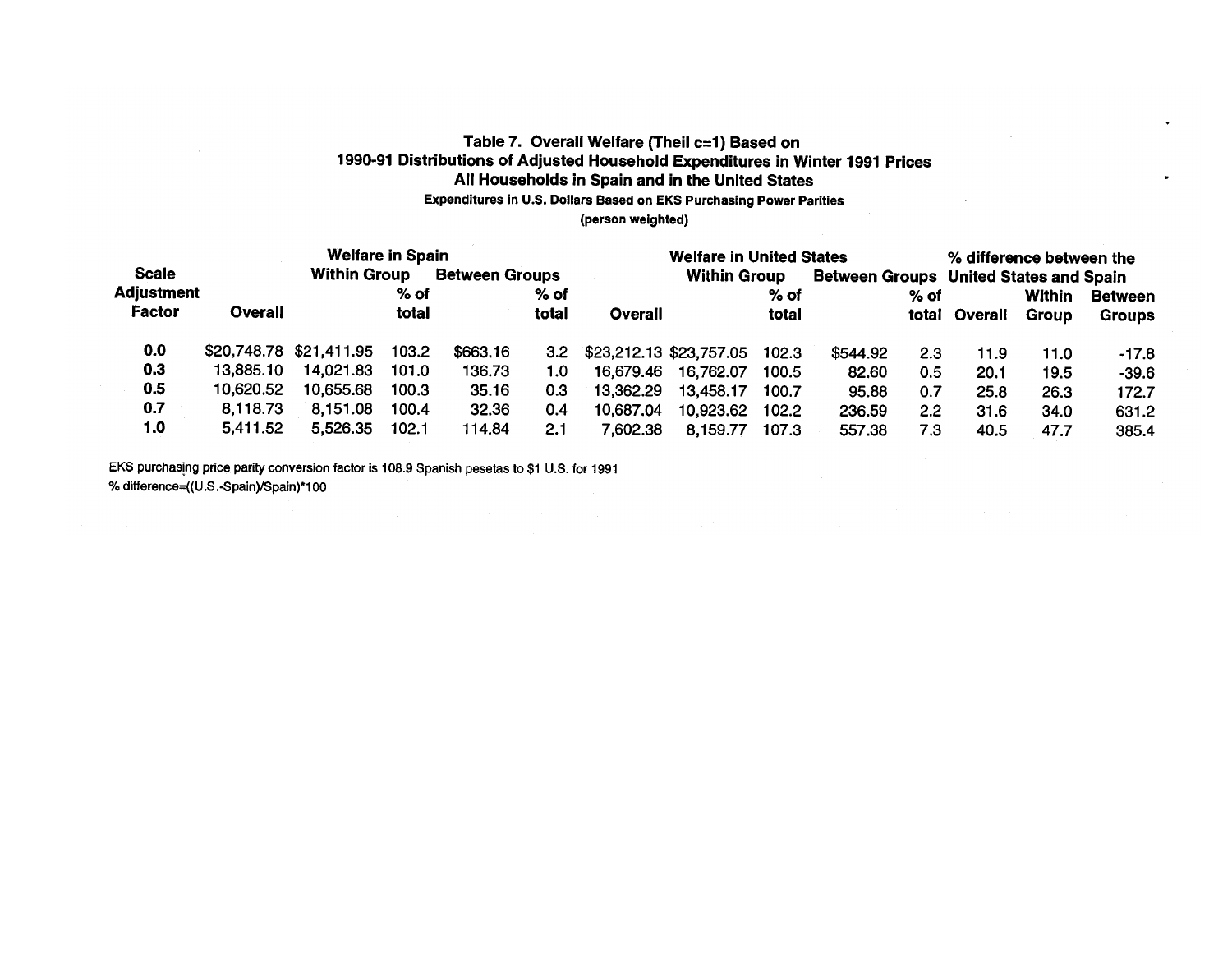# Table 8. Means, Overall Inequality (Theil c=1), and Welfare from 1981 to 1991 Based on<br>1990-91 Distributions of Household Adjusted Expenditures in Spain and the United States (all households, person weighted)

| <b>Scale</b><br>Adjustment |             |                         | <b>Means</b>         |             |              | <b>Ratio of Means</b><br>Winter 1981 to Winter 1991 | <b>Ratio of Change in Means</b><br>from 1981 to 1991 |  |
|----------------------------|-------------|-------------------------|----------------------|-------------|--------------|-----------------------------------------------------|------------------------------------------------------|--|
| Factor                     |             | <b>Spain</b>            | <b>United States</b> |             | <b>Spain</b> | <b>United States</b>                                | for the U.S. versus Spain                            |  |
|                            |             | 1981 prices 1991 prices | 1981 prices          | 1991 prices |              |                                                     |                                                      |  |
| 0.0                        | \$15,892.33 | \$24,727.08             | \$18,327.48          | \$27,643.47 | 1.556        | 1.508                                               | 0.969                                                |  |
| 0.3                        | 10,438.47   | 16,229.58               | 12,908.400           | 19,498.38   | 1.555        | 1.511                                               | 0.972                                                |  |
| 0.5                        | 7,950.82    | 12,355.62               | 10,354.590           | 15,656.51   | 1.554        | 1.512                                               | 0.973                                                |  |
| 0.7                        | 6,097.75    | 9,471.01                | 8,398.580            | 12,711.96   | 1.553        | 1.514                                               | 0.974                                                |  |
| 1.0                        | 4,152.93    | 6,445.01                | 6,269.350            | 9,504.06    | 1.552        | 1.516                                               | 0.977                                                |  |

|     |       | <b>Spain</b> | Theil index $(c=1)$<br><b>United States</b> |             | <b>Spain</b> | <b>Ratio of Indexes</b><br>Winter 1981 to Winter 1991<br><b>United States</b> | <b>Ratio of Change in Indexes</b><br>from 1981 to 1991<br>for the U.S. versus Spain |  |  |
|-----|-------|--------------|---------------------------------------------|-------------|--------------|-------------------------------------------------------------------------------|-------------------------------------------------------------------------------------|--|--|
|     |       |              | 1981 prices 1991 prices 1981 prices         | 1991 prices |              |                                                                               |                                                                                     |  |  |
| 0.0 | 0.157 | 0.161        | 0.156                                       | 0.160       | 1.026        | 1.027                                                                         | 1.001                                                                               |  |  |
| 0.3 | 0.141 | 0.144        | 0.139                                       | 0.145       | 1.025        | 1.039                                                                         | 1.014                                                                               |  |  |
| 0.5 | 0.137 | 0.140        | 0.140                                       | 0.147       | 1.023        | 1.045                                                                         | 1.021                                                                               |  |  |
| 0.7 | 0.140 | 0.143        | 0.152                                       | 0.159       | 1.020        | 1.047                                                                         | 1.026                                                                               |  |  |
| 1.0 | 0.158 | 0.160        | 0.192                                       | 0.200       | 1.014        | 1.044                                                                         | 1.029                                                                               |  |  |

|     |             |              | <b>Overall Welfare</b>              |                               |       | <b>Ratio of Welfare</b><br>Winter 1981 to Winter 1991 | <b>Ratio of Change in Welfare</b><br>from 1981 to 1991 |  |
|-----|-------------|--------------|-------------------------------------|-------------------------------|-------|-------------------------------------------------------|--------------------------------------------------------|--|
|     |             | <b>Spain</b> |                                     | <b>United States</b><br>Spain |       | <b>United States</b>                                  | for the U.S. versus Spain                              |  |
|     |             |              | 1981 prices 1991 prices 1981 prices | 1991 prices                   |       |                                                       |                                                        |  |
| 0.0 | \$13,400.09 | \$20,748.74  | \$15,467.79                         | \$23,212.13                   | 1.548 | 1.501                                                 | 0.969                                                  |  |
| 0.3 | 8,967.48    | 13,885.05    | 11.112.48                           | 16,679.46                     | 1.548 | 1.501                                                 | 0.969                                                  |  |
| 0.5 | 6,859.57    | 10,620.52    | 8,902.02                            | 13,362.29                     | 1.548 | 1.501                                                 | 0.969                                                  |  |
| 0.7 | 5,244.25    | 8,118.74     | 7,120.23                            | 10,687.04                     | 1.548 | 1.501                                                 | 0.970                                                  |  |
| 1.0 | 3,496.14    | 5,411.48     | 5,067.25                            | 7,602.38                      | 1.548 | 1.500                                                 | 0.969                                                  |  |

 $\sim$  40  $\sim$ 

ratio of price change = 1991/1981

ratio of change in mean, inequality, and welfare = U.S./Spain